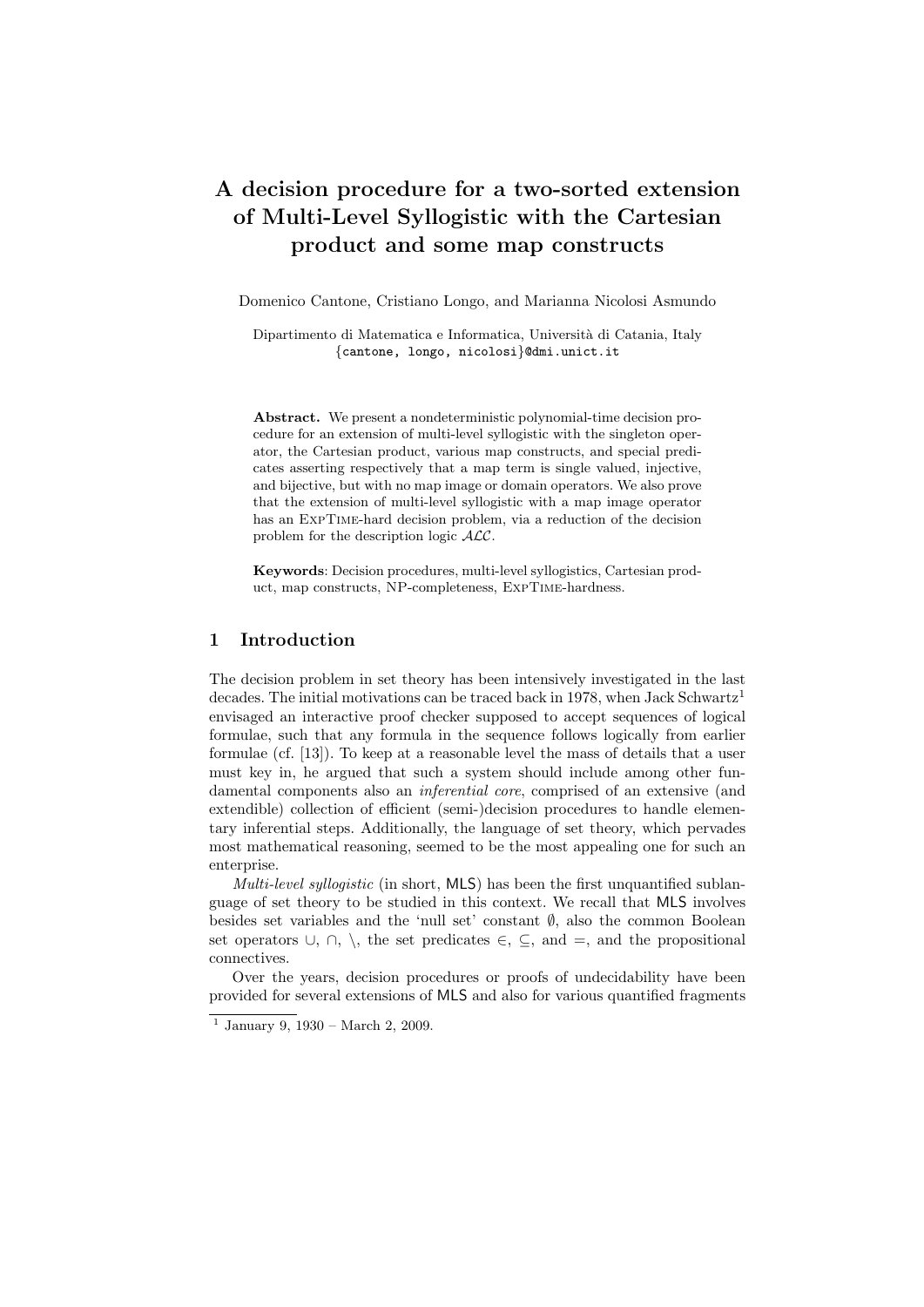of set theory, contributing to the rise of the field of Computable Set Theory (see [2, 5] for a thorough account of the state-of-the-art until 2001). It is to be noticed, however, that several decision procedures found so far are not practical at all and their interest is limited to the foundational purpose of identifying the boundary between the decidable and the undecidable in set theory.

The quite recent implementation of the proof-verification system ÆtnaNova/Referee described in  $[11, 6, 10]$  has given a new impulse to the investigation of effective<sup>2</sup> decision procedures with the goal of enhancing its inferential capabilities. For instance, [3] presents some commonly occurring decidable extensions of MLS.

In this paper we present an effective procedure (namely, having a nondeterministic polynomial-time complexity) for an extension of MLS with the singleton operator, the Cartesian product, and various map constructs, which we denote  $MLSS_{2,m}^{\times}$ . More specifically,  $MLSS_{2,m}^{\times}$  is a two-sorted language with set and map variables. Set variables range over sets of the von Neumann cumulative hierarchy of sets and map variables range over collections of pairs of sets (this acceptation of the term 'map' agrees with the map data structure in the SETL language; see [14]). Since map variables and set variables have different sorts, we do not need to be specific on the internal representation of pairs, as long as the basic property of pairs holds:

$$
[x, y] = [x', y'] \iff x = x' \land y = y'.
$$

Map terms can be formed by means of the Cartesian product, various map restriction operators, a map inverse operator, and the Boolean set operators on maps. Additionally, the language allows assertions meaning that a map term is single-valued, or injective, or bijective. However, for efficiency reasons, domain and range operators are not allowed, since, as we will show in Section 4, their presence triggers the ExpTime-hardness of the decision problem.

A similar two-sorted language, extended with domain and range operators, but with no Cartesian product and no Boolean set operators among map terms, has been considered in [9], but the decision procedure proposed there had a double exponential time complexity. The language in [9] has been subsequently extended with various topological constructs, without disrupting decidability.

We mention also a one-sorted version of the language considered in [9], further extended with map evaluation (cf.  $[7]$ ). In this case, since there is no distinction between set and map variables, maps (i.e., sets) can be combined with the Boolean set operators as well. However, the language in [7] does not allow a predicate  $\text{ISMAP}(x)$ , asserting that x is a collection of pairs. Therefore, for instance, a predicate of type INVERSE $(f, g)$  expresses only that g is an inverse of f, up to non-pair elements, so that  $\text{Inverse}(f, g)$  and  $\text{Inverse}(f, g')$  do not imply that  $g = g'$ , but only that g and g' contain the same pairs (namely the inverse of

 $^2$  Needless to say, any decision procedure for a language at least as expressive as propositional logic has at least a nondeterministic polynomial-time complexity. This is the case for all extensions of MLS. Thus, our meaning of 'effective' is just nondeterministic polynomial-time.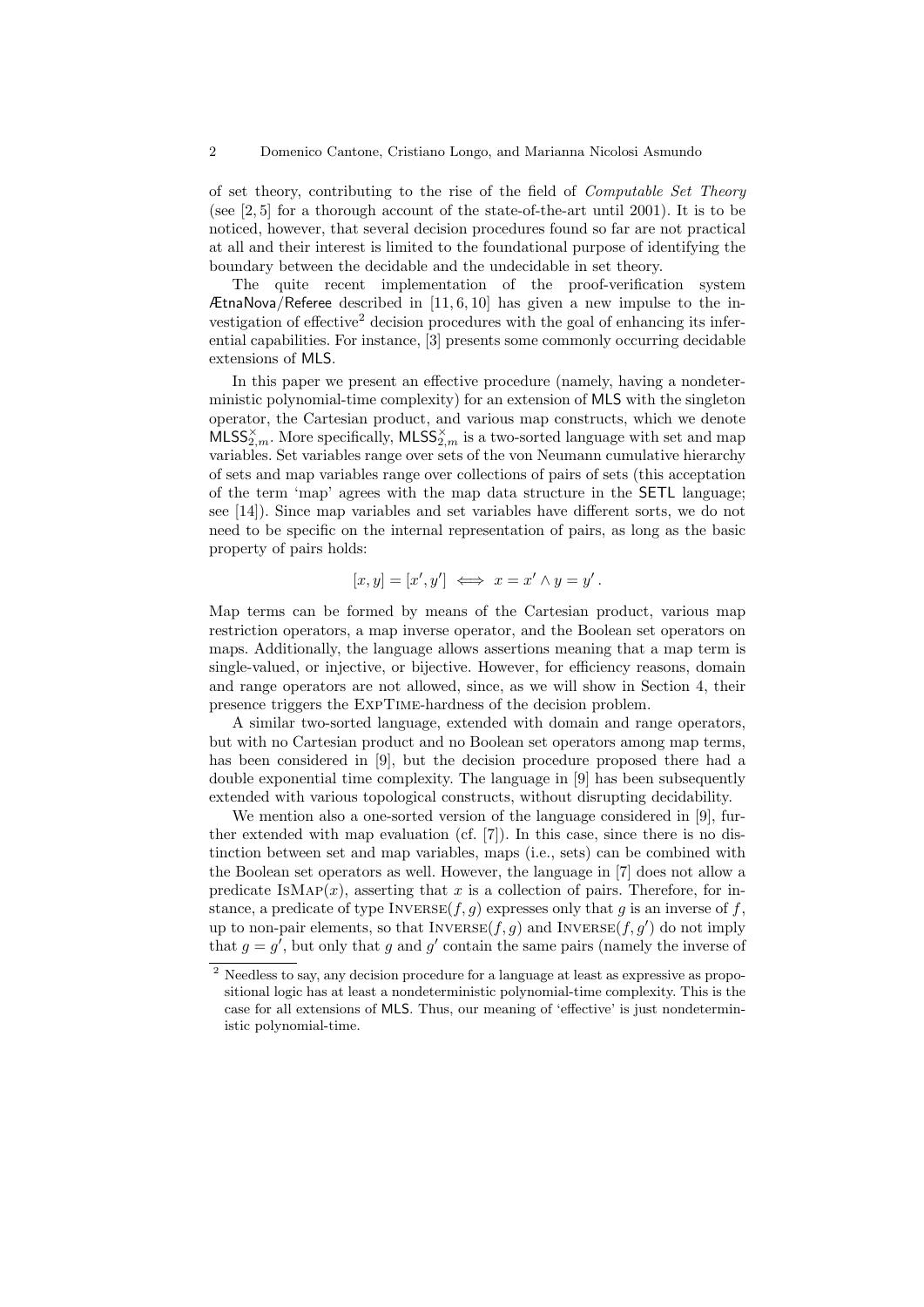the pairs contained in  $f$ ). Despite the peculiarity of such semantics, the decision procedures given in [7] has a nondeterministic exponential time complexity.

The paper is organized as follows. Section 2 gives the precise syntax and semantics of the language  $\textsf{MLSS}_{2,m}^{\times}$  of our interest. A decision procedure for  $\text{MLSS}_{2,m}^{\times}$  and its complexity analysis are then reported in Section 3. In Section 4 we prove that the extension of MLS with the image operator has an ExpTimehard decision problem. Finally, we briefly give some hints to future work in Section 5.

# $2$  The language  $\mathsf{MLSS}^\times_{2,m}$

#### 2.1 Syntax

 $MLSS_{2,m}^{\times}$  (Multi-Level Syllogistic with singleton, Cartesian product, and various map constructs) is a two-sorted language which contains:

- (i) a countably infinite collection of set variables  $Vars_s = \{x, y, z, \ldots\};$
- (ii) a countably infinite collection of map variables  $Vars_m = \{f, g, h, \ldots\};$
- (iii) the predicate symbols  $\in$ ,  $=$ ,  $\subseteq$ , injective(·), single\_valued(·), bijective(·);
- (iv) the operator symbols  $\cap$ ,  $\cup$ ,  $\setminus$ ,  $\times$  (Cartesian product),  $\{\cdot\}$  (singleton),  $(\cdot)_{\cdot},$ (⋅)<sub>|</sub>., (⋅)<sub>-|</sub>. (map restriction operators),  $(·)^{-1}$  (map inverse);
- (v) the constant  $\emptyset$  (empty set);
- (vi) parentheses (to construct compound terms);
- (vii) the logical connectives  $\neg$ ,  $\wedge$ ,  $\vee$ ,  $\rightarrow$ ,  $\leftrightarrow$  (to construct compound formulae).

 $\textsf{MLSS}_{2,m}^{\times}$ -set terms are recursively defined as follows:

- 1. each set variable and the constant  $\emptyset$  are set terms;
- 2. if  $X, Y$  are set terms, then so are  $X \cup Y, X \cap Y, X \setminus Y, \{X\}$ .

 $MLSS_{2,m}^{\times}-map \ terms$  are recursively defined as follows:

- 1. each map variable is a map term;
- 2. if  $X, Y$  are set terms and  $F, G$  are map terms then
	- $X \times Y$ ,
	- $F_{X|}, F_{Y}, F_{X|Y}$  (left, right, and left-right restriction, respectively),
	- $\,\,F^{-1},\, F \cup G,\, F \cap G,\, F \setminus G$

are map terms.

 $MLSS_{2,m}^{\times}$ -atomic formulae are defined from set terms and map terms in the following way. Let  $X, Y$  be set terms and  $F, G$  be map terms, then

- 1.  $X \in Y, X \subseteq Y, X = Y$ ,
- 2.  $[X, Y] \in F$ ,  $F \subseteq G$ ,  $F = G$ ,
- 3. injective(F), single\_valued(F), bijective(F)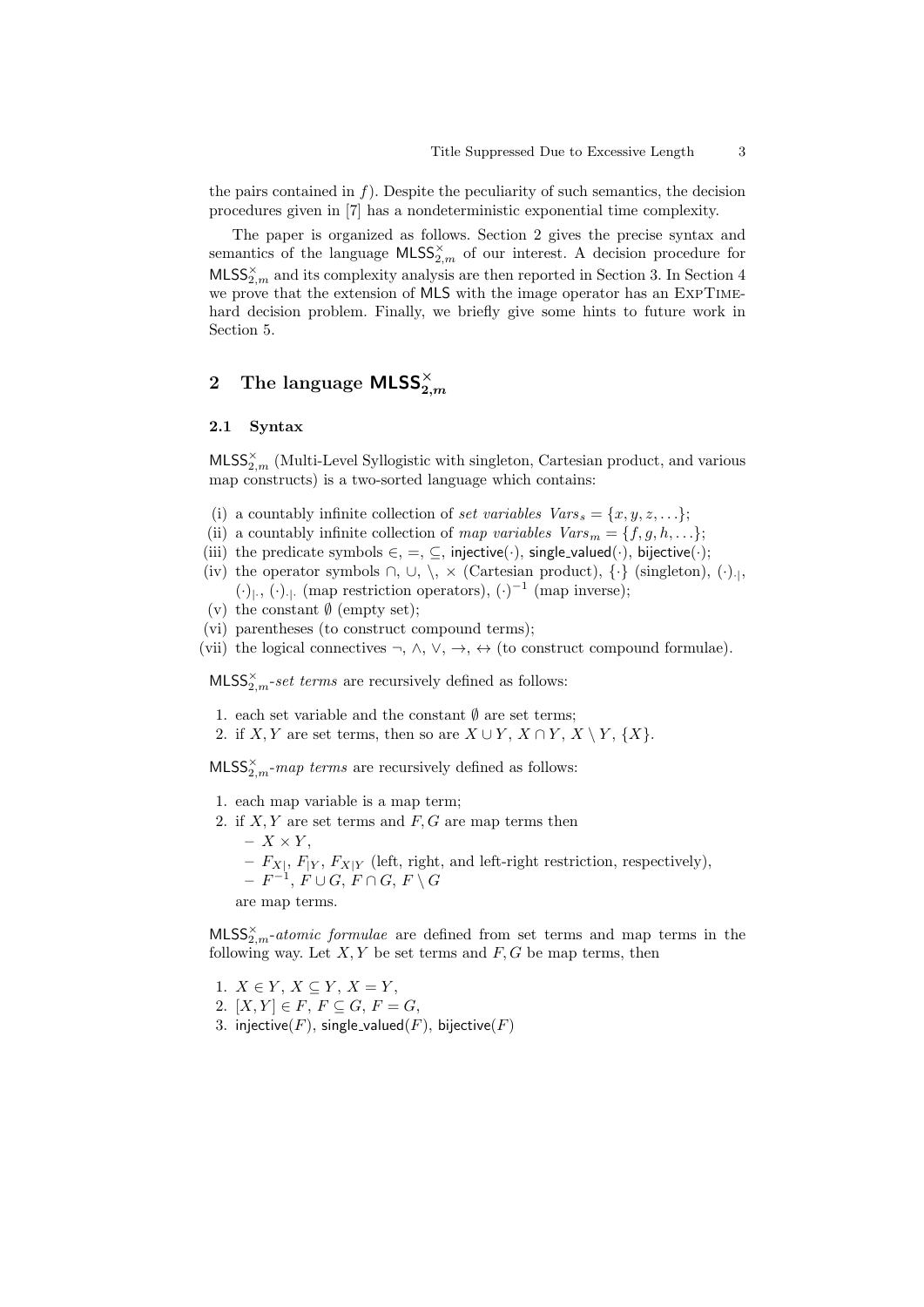are atomic formulae. Observe that a formula of type  $[X, Y] \in F$  is to be considered just as a ternary relationship among  $X, Y$ , and  $F$ , since we did not introduce any set term of type  $[X, Y]$ .

Then the set of  $MLSS^{\times}_{2,m}$ -formulae is the smallest set containing all the  $MLSS_{2,m}^{\times}$ -atomic formulae and that is closed with respect to the logical connectives  $\neg, \wedge, \vee, \rightarrow, \leftrightarrow$ . Usually, to denote  $\mathsf{MLSS}_{2,m}^\times$ -formulae we will use the metavariables  $\varphi$  and  $\psi$ .

For an MLSS<sub>2</sub><sup>x</sup><sub>n</sub>-formula  $\varphi$ , we denote by  $Vars_s(\varphi)$  and  $Vars_m(\varphi)$  the collections of set variables and of map variables occurring in  $\varphi$ , respectively, and we put  $Vars(\varphi) =_{\text{Def}} Vars_s(\varphi) \cup Vars_m(\varphi)$ .

#### 2.2 Semantics

The semantics of  $\textsf{MLSS}_{2,m}^\times$  is based upon the von Neumann standard cumulative hierarchy  ${\mathcal V}$  of sets defined by:

$$
\begin{array}{ll}\n\mathcal{V}_0 = \emptyset \\
\mathcal{V}_{\gamma+1} = \mathcal{P}(\mathcal{V}_{\gamma}), & \text{for each ordinal } \gamma \\
\mathcal{V}_{\lambda} = \bigcup_{\mu < \lambda} \mathcal{V}_{\mu}, & \text{for each limit ordinal } \lambda \\
\mathcal{V} = \bigcup_{\gamma \in On} \mathcal{V}_{\gamma},\n\end{array}
$$

where, given a set S,  $\mathcal{P}(S)$  is the power set of S, and On indicates the class of all ordinals. It can be proved that the membership relation is well-founded in  $V$ and, therefore, no membership cycle can occur in  $V$ .

We denote with rank(u) the least ordinal  $\gamma$  such that  $u \subseteq \mathcal{V}_{\gamma}$  (i.e.,  $u \in \mathcal{V}_{\gamma+1}$ ), for every set  $u$  in  $\mathcal V$ .

An assignment is a total function  $M : Vars_s \cup Vars_m \longrightarrow V$  that maps each set and map variable into a set of the von Neumann hierarchy  $\mathcal{V}$ , such that Mf is a set of ordered pairs, for any  $f \in Vars_m$ . It is not relevant which representation is chosen for ordered pairs, as long as the basic ordered pair property holds. One possibility could be to adopt Kuratowski's definition and put  $[u, v] =_{p \in \{u\}, \{u, v\}\}\$ , for all sets u and v.

An assignment  $M$  is said to be *injective with respect to a set of variables*  $S \subseteq Vars_s$ , if  $Mx \neq My$ , for all distinct variables  $x, y$  in S.

Assignments extend naturally to set terms and map terms. For instance, we have:

$$
M(X \times Y) = \{ [u, v] : u \in MX \land v \in MY \},
$$
  
\n
$$
MF_X = \{ [u, v] : [u, v] \in MF \land u \in MX \},
$$
  
\n
$$
MF_{|Y} = \{ [u, v] : [u, v] \in MF \land v \in MY \},
$$
  
\n
$$
MF_{X|Y} = \{ [u, v] : [u, v] \in MF \land u \in MX \land v \in MY \},
$$

where  $X, Y$  are set terms and F is a map term.<sup>3</sup>

<sup>&</sup>lt;sup>3</sup> For simplicity, in the following we will use the same operator and predicate symbols also at the semantic level. So, for instance, for any map m and set s,  $m_{s}$  will denote the map  $\{[u, v] : [u, v] \in m \land u \in s\}$ . This will generate no confusion.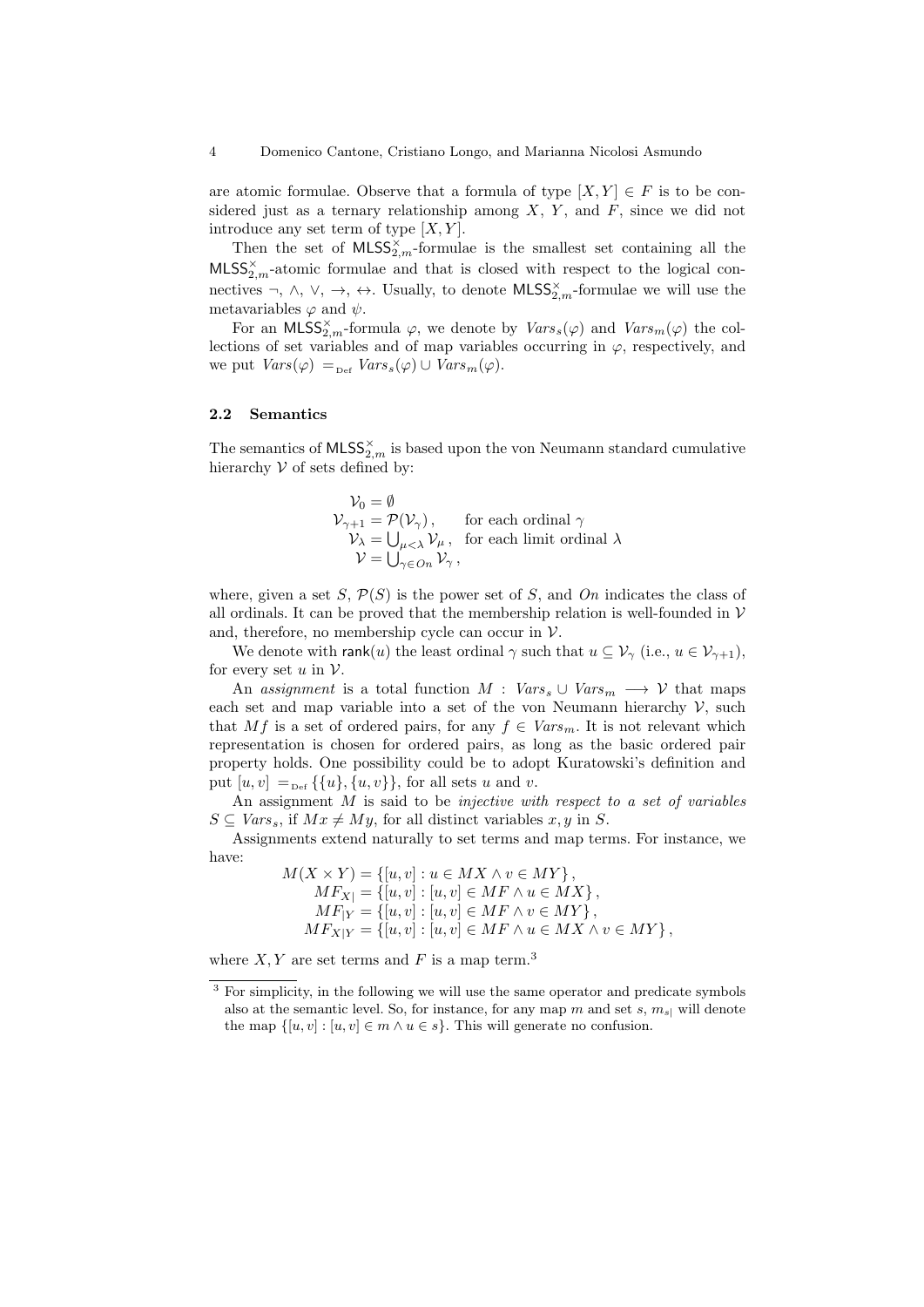Assignments evaluate atomic formulae of type  $X \in Y$ ,  $X \subseteq Y$ ,  $X = Y$ ,  $F \subseteq G$ , and  $F = G$ , to a truth value **true** or **false** in the standard way. Atomic formulae of the other types are evaluated as follows:

$$
M([X, Y] \in F) \text{ is true} \Longleftrightarrow [MX, MY] \in MF,
$$
\n
$$
M(\text{single-valued}(F)) \text{ is true} \Longleftrightarrow (\forall u, v, v')(\{[u, v], [u, v']\} \subseteq MF \rightarrow v = v'),
$$
\n
$$
M(\text{injective}(F)) \text{ is true} \Longleftrightarrow (\forall u, u', v)(\{[u, v], [u', v]\} \subseteq MF \rightarrow u = u'),
$$
\n
$$
M(\text{bijective}(F)) \text{ is true} \Longleftrightarrow (\forall u, v, u', v')(\{[u, v], [u', v']\} \subseteq MF \rightarrow (u = u' \leftrightarrow v = v')).
$$

Finally, evaluation of compound formulae by an assignment  $M$  follows the standard rules of propositional logic.

Let M be an assignment and  $\varphi$  a formula of  $\mathsf{MLSS}^\times_{2,m}$ . We say that M satisfies  $\varphi$  (and write  $M \models \varphi$ ) if M evaluates  $\varphi$  to **true**. In this case M is said to be a model for  $\varphi$ . A formula  $\varphi$  is *satisfiable* if there is an assignment that satisfies it. Two formulae  $\varphi$  and  $\psi$  are *equisatisfiable*, when  $\varphi$  is satisfiable if and only if  $\psi$ is also satisfiable. A formula  $\varphi$  is *injectively satisfiable with respect to a set of* variables S if there is an injective assignment with respect to the set of variables S that satisfies it.

The *satisfiability problem* for  $MLSS_{2,m}^{\times}$  is then the problem of establishing for any given formula of  $Mless_{2,m}^{\times}$  whether it is satisfiable or not.

Since the evaluation of an  $MLSS_{2,m}^{\times}$ -formula by an assignment depends solely on the values which it assumes over the variables occurring in the formula, in most cases we will deal with partial assignments, though we will refer to them just as 'assignments'.

By way of a simple normalization process of the type described in [2, §3.8], it is easy to show that the satisfiability problem for  $MLSS^{\times}_{2,m}$ -formulae reduces to the satisfiability problem for *normalized*  $MLSS^{\times}_{2,m}$ -conjunctions, namely conjunctions of  $\text{MLSS}_{2,m}^{\times}$ -literals of the types reported in Table 1.<sup>4</sup> For instance, to see that literals of type single-valued(f) and  $\neg$ single-valued(f) can be dismissed, it is enough to observe that  $\neg$ single\_valued(f) is equisatisfiable with

$$
[x, y] \in f \land [x, y'] \in f \land y \in z \land y' \notin z,
$$

where  $x, y, y', z$  are newly introduced set variables, and that single-valued(f) is equivalent to injective( $f^{-1}$ ), which in turn is equisatisfiable with  $g = f^{-1} \wedge$ injective(g), where g is a newly introduced map variable.

# 3 A decision procedure

In this section we describe a nondeterministic polynomial-time decision procedure for the satisfiability problem for normalized  $\textsf{MLSS}^{\times}_{2,m}$ -conjunctions. The key idea behind such procedure is that a normalized  $\text{MLSS}_{2,m}^{\times}$ -conjunction is

<sup>&</sup>lt;sup>4</sup> Plainly, the expressions  $x \notin y$  and  $[x, y] \notin f$  in Table 1 are shorthands for the literals  $\neg(x \in y)$  and  $\neg([x, y] \in f)$ , respectively.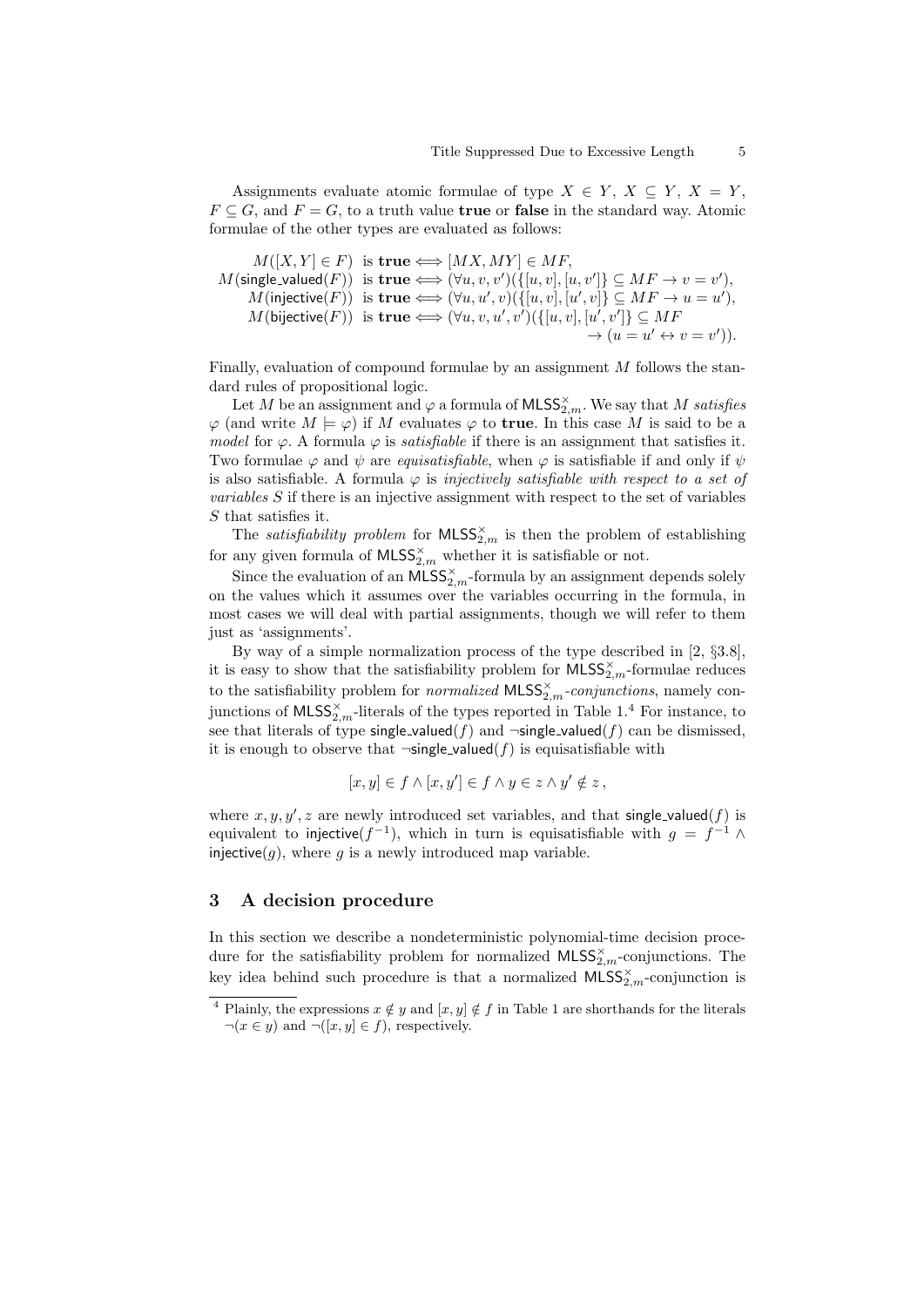| $x \in y$      | $x \notin y$     | $[x, y] \in f$  | $[x, y] \notin f$   | $y = \{x\}$      |
|----------------|------------------|-----------------|---------------------|------------------|
| $x = y \cup z$ | $x=y\setminus z$ | $f = g \cup h$  | $f = g \setminus h$ | $f = x \times y$ |
| $g=f_{x}$      | $g = f^{-1}$     | injective $(f)$ |                     |                  |

**Table 1.** Literals in normalized  $MLSS^{\times}_{2,m}$ -conjunctions.

satisfiable if and only if there exists a finite structure, to be introduced later, which witnesses this fact, in a sense that will be clarified below. In addition, the total size of such structure has a bound depending solely on the size of the conjunction, This decision procedure is a generalization of the one presented in [1] for the extension MLSS of MLS with a singleton operator.

To begin with, it is convenient to introduce some notations and definitions. Given a relation  $\rho$  over a set N and a nonempty subset  $V \subseteq N$ , we say that  $\varrho$  is V-extensional if  $\langle \varrho \varrho a \rangle \neq \langle \varrho a' \rangle$ , for all distinct  $a, a' \in V$ , where

$$
\langle \, \_ \varrho \, a \rangle \, =_{\text{Def}} \{ b \in N : b \varrho \, a \} \, .
$$

Next, let  $\hat{\epsilon}$  be an acyclic relation over a finite set N and let  $V \subseteq N$ . We introduce a notion of height relative to V, for  $x \in V$ , with the following recursion:

$$
V\text{-height}(x) = \left\{\begin{aligned} 0 & \text{if } y \; \widehat{\notin} \; x, \text{ with } y \in V, \\ \max \left\{V\text{-height}(y): y \in V \land y \; \widehat{\in} \; x \right\} + 1 & \text{otherwise.} \end{aligned}\right.
$$

We will use  $\mathsf{MLSS}^\times_{2,m}\text{-relation systems}$  to witness the satisfiability of normalized  $\text{MLSS}_{2,m}^{\times}$ -conjunctions. These are defined as follows.

**Definition 1** (MLSS<sub>2,m</sub>-relation system). An MLSS<sub>2,m</sub>-relation system is a tuple  $G = (V, T, F, \widehat{\in}, \{\widehat{f} : f \in F\})$ , where

- V and T are finite disjoint collections of set variables such that  $V \neq \emptyset$ ,
- $-$  F is a finite collection of map variables,
- $-\hat{\epsilon}$  is an acyclic relation over  $V \cup T$ ,
- $-\left\{\widehat{f}: f \in F\right\}$  is a collection of relations over  $V \cup T$ .

 $MLSS_{2,m}^{\times}$ -relation systems allow to define special assignments, which are called realizations.

# Definition 2 (Realization of an MLSS $_{2,m}^{\times}$ -relation system).

Let  $G = (V, T, F, \widehat{\in}, \{\widehat{f} : f \in F\})$  be an MLSS<sub>2,m</sub>-relation system and let  ${u_t : t \in T}$  be a collection of sets. Then the realization of G relative to  ${u_t : t \in T}$  is the assignment R over  $(V \cup T) \cup F$  defined recursively by: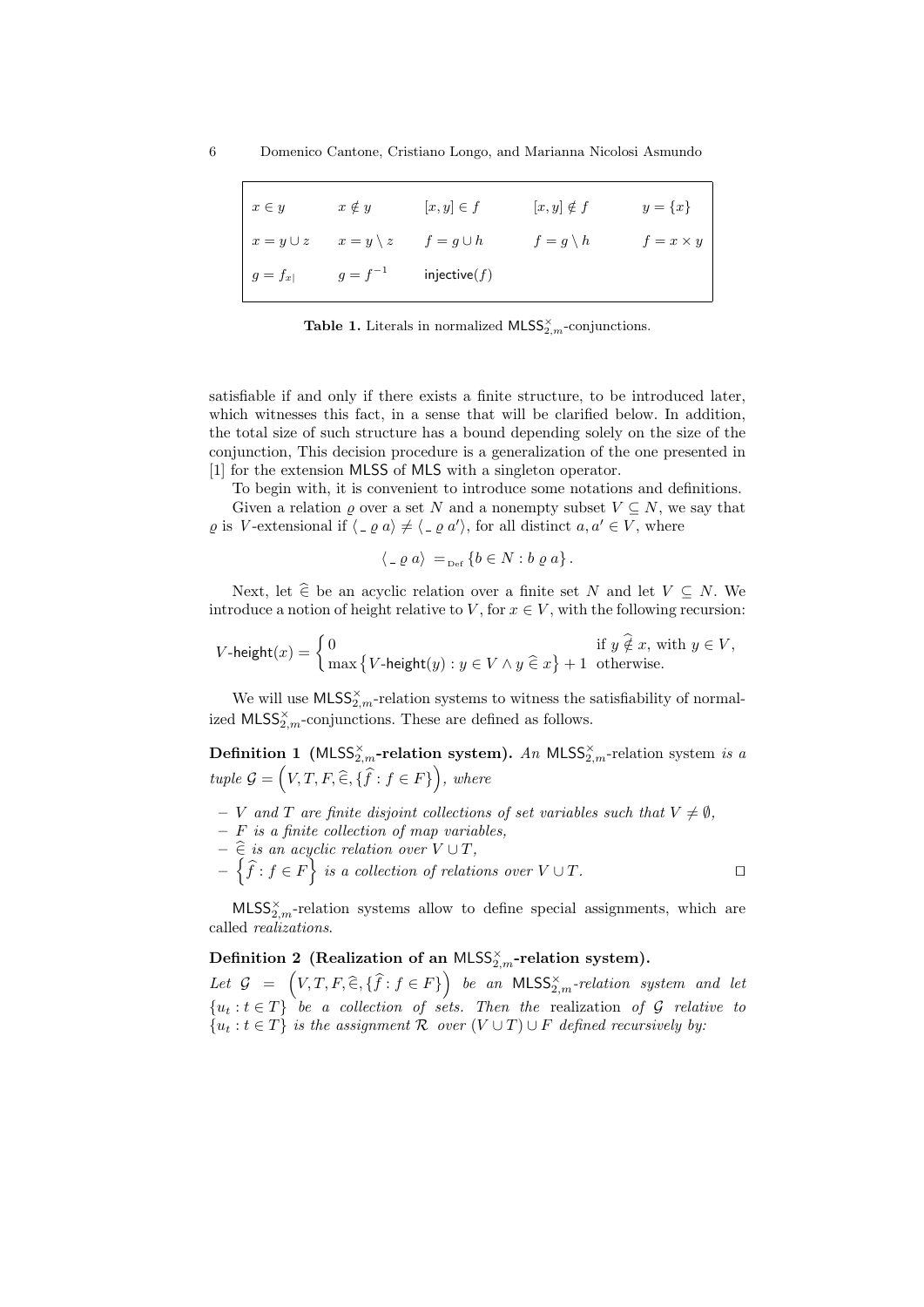Title Suppressed Due to Excessive Length 7

$$
\mathcal{R}x = \{\mathcal{R}z : z \in x\}, \qquad \text{for } x \in V, \mathcal{R}t = \{\mathcal{R}z : z \in t\} \cup \{u_t\}, \qquad \text{for } t \in T, \mathcal{R}f = \{[\mathcal{R}x, \mathcal{R}y] : x \hat{f}y, \text{ for } x, y \in V \cup T\}, \text{ for } f \in F.
$$

The following lemma states conditions on  $\textsf{MLSS}^{\times}_{2,m}$ -relation systems which guarantee that it has realizations satisfying specific  $\textsf{MLSS}^{\times}_{2,m}$ -literals. It will be used later to prove the correctness of the decision procedure outlined in Theorem 1 below.

**Lemma 1.** Let  $\mathcal{G} = (V, T, F, \hat{\in}, \{\hat{f} : f \in F\})$  be an MLSS<sub>2,m</sub>-relation system and let  $\{u_t : t \in T\}$  be a collection of sets such that

- $(a) \hat{\in}$  is V-extensional;
- (b)  $u_t \neq u_{t'}$ , for all distinct  $t, t' \in T$ ;
- (c)  $u_t \neq \mathcal{R} x$ , for all  $t \in T, x \in V \cup T$ .

Then

- (i) R is injective w.r.t.  $V \cup T$  (i.e.,  $\mathcal{R} x \neq \mathcal{R} x'$ , for all distinct  $x, x' \in V \cup T$ );
- (ii)  $\mathcal{R} x \in \mathcal{R} x' \Longleftrightarrow x \in \mathcal{X}'$ , for all  $x, x' \in V \cup T$ ;<br>(iii)  $\mathcal{R} x = \mathcal{R} x \cup \mathcal{R} x \Longleftrightarrow (\infty \in \mathcal{R} x) \cup (\infty \in \mathcal{R} x) \cup (\infty \in \mathcal{R} x)$
- (iii)  $\mathcal{R} x = \mathcal{R} y \cup \mathcal{R} z \Longleftrightarrow \langle \underline{\cdot} \widehat{\in} x \rangle = \langle \underline{\cdot} \widehat{\in} y \rangle \cup \langle \underline{\cdot} \widehat{\in} z \rangle$ , for all  $x, y, z \in V$ ;
- (iv)  $\mathcal{R} x = \mathcal{R} y \setminus \mathcal{R} z \Longleftrightarrow \langle -\hat{\in} x \rangle = \langle -\hat{\in} y \rangle \setminus \langle -\hat{\in} z \rangle$ , for all  $x, y, z \in V$ ;
- (v)  $\mathcal{R} x = {\mathcal{R} y} \Longleftrightarrow \langle -\widehat{\in} x \rangle = {y}$ , for all  $x \in V$  and  $y \in V \cup T$ ;
- (vi)  $[\mathcal{R} x, \mathcal{R} y] \in \mathcal{R} f \Longleftrightarrow x \hat{f} y$ , for all  $x, y \in V \cup T$  and  $f \in F$ ;
- (vii)  $\mathcal{R} f = \mathcal{R} x \times \mathcal{R} y \Longleftrightarrow \widehat{f} = \langle \underline{\ } \widehat{\in} x \rangle \times \langle \underline{\ } \widehat{\in} y \rangle$ , for all  $x, y \in V$  and  $f \in F$ ;
- (viii)  $\mathcal{R} f = (\mathcal{R} g)_{\mathcal{R} x} \iff \tilde{f} = (\hat{g})_{\langle \hat{=} \hat{\epsilon} x \rangle}$ , for all  $x \in V$  and  $f, g \in F$ ;
	- (ix)  $\mathcal{R} f = \mathcal{R} g \cup \mathcal{R} h \Longleftrightarrow \hat{f} = \hat{g} \cup \hat{h}$ , for all  $f, g, h \in F$ ;
	-
- (x)  $\mathcal{R} f = \mathcal{R} g \setminus \mathcal{R} h \Longleftrightarrow f = \widehat{g} \setminus h$ , for all  $f, g, h \in F$ ;<br>
(xi)  $\mathcal{R} f = (\mathcal{R} g)^{-1} \Longleftrightarrow \widehat{f} = (\widehat{g})^{-1}$ , for all  $f, g \in F$ ;<br>
(gii) injective( $\mathcal{R} f \setminus \emptyset$ ) injective( $\widehat{f}$ ) for gyang  $f \in F$ ;
- $(xii)$  injective( $\mathcal{R} f$ )  $\Longleftrightarrow$  injective(f), for every  $f \in F$ .

*Proof.* (i) To prove that R is injective with respect to  $V \cup T$  we reason as follows. Let x, x' be two distinct set variables in  $V \cup T$ . We have to prove that  $\mathcal{R} x \neq \mathcal{R} x'$ . To begin with, let us assume that  $\{x, x'\} \cap T \neq \emptyset$ , and let, without loss of generality,  $x \in T$ . If  $\mathcal{R} x = \mathcal{R} x'$ , then  $u_x \in \mathcal{R} x'$ , which by (c) implies  $u_x = u_{x'}$ , contradicting (b). Thus  $\mathcal{R} x \neq \mathcal{R} x'$ . Instead, if  $x, x' \in V$ , we proceed by induction on  $\mu = \max(V\text{-height}(x), V\text{-height}(x'))$ . In the base case  $\mu = 0$ , by V-extensionality, there must exist a  $t \in T$  such that  $t \in x$  if and only if  $t \notin x'$ . Suppose, without loss of generality, that  $t \in \mathcal{X}$  and  $t \notin \mathcal{X}'$ . Thus  $\mathcal{R} t \in \mathcal{R} x \setminus \mathcal{R} x'$ . Indeed, if  $\mathcal{R} t \in \mathcal{R} x'$ , then there exists  $y \in V \cup T$  such that  $y \in x'$  and  $\mathcal{R} t = \mathcal{R} y$ .<br>Put then so in the preview sees, we would have that t and y have to be identical But then, as in the previous case, we would have that  $t$  and  $y$  have to be identical and therefore  $t \in x'$ , which is a contradiction. Thus  $\mathcal{R} x \neq \mathcal{R} x'$ . For the inductive step, suppose by contradiction that  $\mathcal{R} x = \mathcal{R} x'$ , whereas (i) is true for every distinct  $y, y' \in V$  such that

$$
\max(V\text{-height}(y), V\text{-height}(y')) < \max(V\text{-height}(x), V\text{-height}(x'))\,. \tag{1}
$$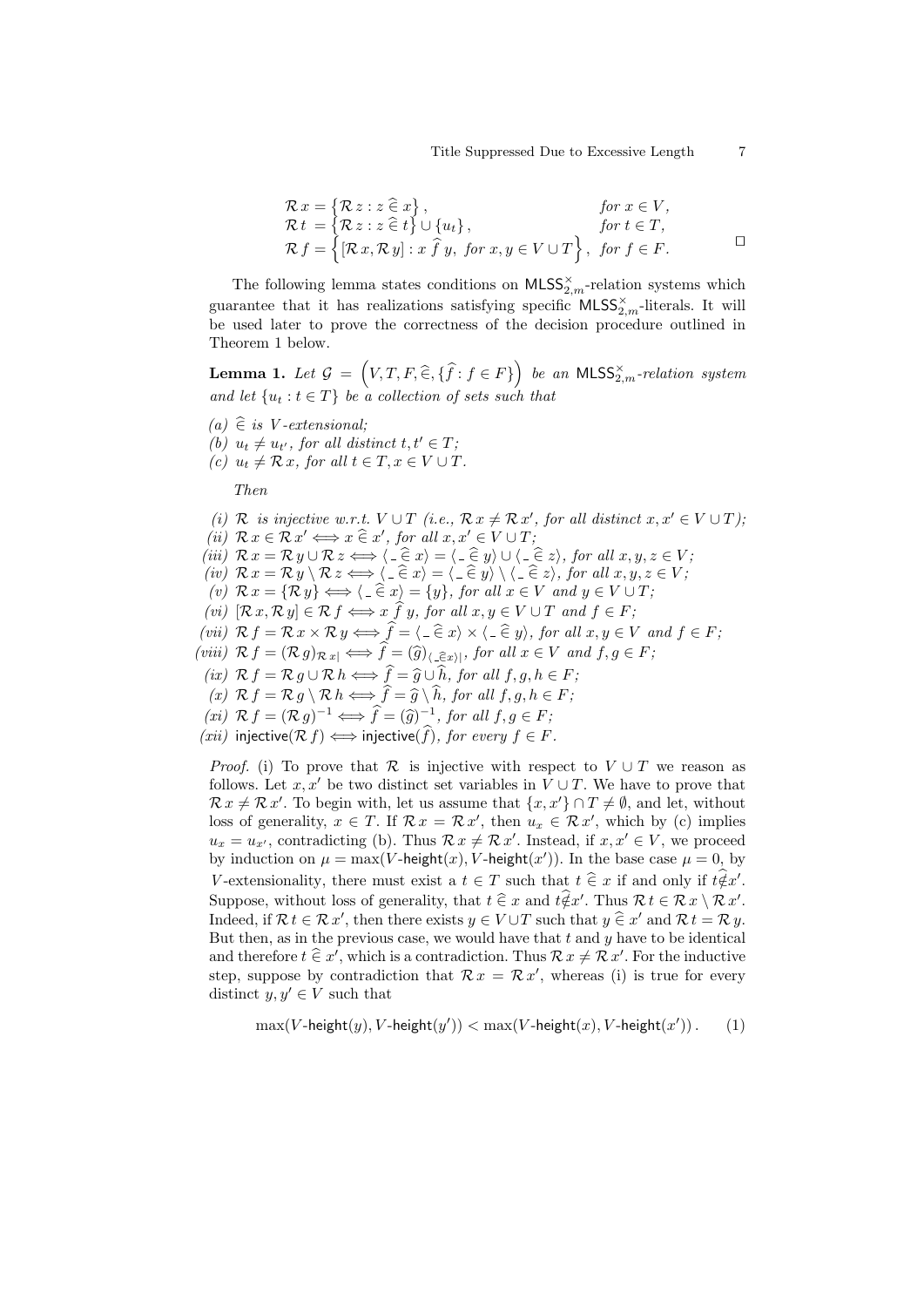By V-extensionality, since x and x' are distinct, there must be a  $y \in V \cup T$  such that  $y \in \mathcal{X}$  if and only if  $y \notin x'$ . Suppose, without loss of generality, that  $y \in \mathcal{X}$ and  $y \notin x'$ . Since  $\mathcal{R} x = \mathcal{R} x'$ , there must be a  $y' \in V \cup T$  such that  $y' \in x'$  and  $\mathcal{R} y = \mathcal{R} y'$ . But then, from the base case if  $\{y, y'\} \cap T \neq \emptyset$ , or from the inductive hypothesis if  $y, y' \in V$ , y and y' must be identical. This implies that  $w \in v'$ , a<br>contradiction. Thus we have  $\mathcal{R} \times \mathcal{R}$  of such if  $\mathcal{R} \times \mathcal{L} \subseteq V$ , wherever  $\mathcal{R} \times \mathcal{R}$ contradiction. Thus we have  $\mathcal{R} x \neq \mathcal{R} x'$  even if  $x, x' \in V$ , whenever x and x' are distinct.

Next we prove (ii). Plainly, if  $x \in x'$  then  $\mathcal{R} x \in \mathcal{R} x'$ . On the other hand, if  $\mathcal{R} x \in \mathcal{R} x'$ , then by (c) there must exist a  $y \in V \cup T$  such that  $y \in x'$  and  $\mathcal{R} x = \mathcal{R} y$ . But then, by (i), x and y must coincide and therefore  $x \in x'$ .

In order to prove (iii), let  $x, y, z \in V$  and assume first that  $\mathcal{R} x = \mathcal{R} y \cup \mathcal{R} z$ . Then for every  $x' \in V \cup T$  we have:  $x' \in \langle \square \widehat{\in} x \rangle \Longleftrightarrow \mathcal{R} x' \in \mathcal{R} x \Longleftrightarrow \mathcal{R} x' \in \mathcal{R}$ <br>  $\mathcal{R} \cup \mathcal{R} \cup \{ \square \} \cup \{ \square \} \cup \{ \square \} \cup \{ \square \} \cup \{ \square \} \cup \{ \square \} \cup \{ \square \} \cup \{ \square \} \cup \{ \square \} \cup \{ \square \} \cup \{ \square \} \cup \{ \square \} \cup \{ \square \} \cup \{ \square \$  $\mathcal{R} y \cup \mathcal{R} z \Longleftrightarrow \mathcal{R} x' \in \mathcal{R} y$  or  $\mathcal{R} x' \in \mathcal{R} z \Longleftrightarrow x' \in \langle \hat{-\xi} y \rangle$  or  $x' \in \langle \hat{-\xi} z \rangle \Longleftrightarrow$  $x' \in \langle \underline{\hspace{1mm}} \in y \rangle \cup \langle \underline{\hspace{1mm}} \in z \rangle$ , so that  $\langle \underline{\hspace{1mm}} \in x \rangle = \langle \underline{\hspace{1mm}} \in y \rangle \cup \langle \underline{\hspace{1mm}} \in z \rangle$ . Analogously one can prove that  $\langle \hat{=} \hat{\epsilon} \hat{x} \rangle = \langle \hat{\epsilon} \hat{y} \rangle \cup \langle \hat{\epsilon} \hat{z} \rangle$  implies  $\mathcal{R} x = \mathcal{R} y \cup \mathcal{R} z$ .

Properties (iv) and (v) can be proved much as (iii).

(vi) follows immediately the very definition of  $\mathcal{R} f$  and from the injectivity of the realization  $\mathcal R$  w.r.t.  $V \cup T$ , already proved in (i).

To prove (vii), let  $f \in F$ ,  $x, y \in V$  and suppose initially that  $\mathcal{R} f = \mathcal{R} x \times \mathcal{R} y$ . Let  $x', y'$  be such that  $x' \in \mathcal{F}$  y'. Then, by Definition 2,  $[\mathcal{R} x', \mathcal{R} y'] \in \mathcal{R} f$ , so that  $\mathcal{R} x' \in \mathcal{R} x$  and  $\mathcal{R} y' \in \mathcal{R} y$ . Thus, (ii) yields  $x' \in \mathcal{X}$  and  $y' \in \mathcal{Y}$ , and therefore  $\widehat{f}\subseteq \langle \underline{\ } \in \widehat{\in} \ x \rangle \times \langle \underline{\ } \in \widehat{\in} \ y \rangle.$  Similarly, it can be shown that  $\langle \underline{\ } \in \widehat{\in} \ x \rangle \times \langle \underline{\ } \in \widehat{\in} \ y \rangle \subseteq \widehat{f}$ , which together with the previous inclusion implies  $\hat{f} = \langle \hat{f} \rangle \times \langle \hat{f} \hat{g} \rangle$ . Conversely, assume that  $\hat{f} = \langle \hat{=} \hat{\epsilon} \hat{x} \rangle \times \langle \hat{=} \hat{\epsilon} \hat{y} \rangle$ . By (i), (vi), and Definition 2,  $[u, v] \in Rf$ holds if and only if there are  $x', y' \in V \cup T$  such that  $\mathcal{R} x' = u, \mathcal{R} y' = v$ , and  $x' \hat{f} y'$ . From our assumption, it follows that  $x' \hat{\epsilon} x$  and  $y' \hat{\epsilon} y$ . Thus, by (ii), we have that  $u \in \mathcal{R} x$  and  $v \in \mathcal{R} y$ , so that  $\mathcal{R} f \subseteq \mathcal{R} x \times \mathcal{R} y$ . To show that  $\mathcal{R} x \times \mathcal{R} y \subseteq \mathcal{R} f$ , let  $[u, v] \in \mathcal{R} x \times \mathcal{R} y$ . Since  $x, y \in V$ , there exist  $x', y'$  in  $V \cup T$ such that  $\mathcal{R} x' = u$ ,  $\mathcal{R} y' = v$ ,  $x' \in x$ , and  $y' \in y$ . Hence, by our assumption,  $x' \hat{f}$   $y'$ , and therefore  $[u, v] \in \mathcal{R} f$ , proving that  $\mathcal{R} x \times \mathcal{R} y \subseteq \mathcal{R} f$ .

To prove (viii), assume first that  $\mathcal{R} f = (\mathcal{R} g)_{\mathcal{R} x}$ . Then  $f = (\widehat{g})_{\langle \underline{\ell} \in x \rangle}$  follows plainly from (ii) and (vi). Next suppose that  $f = (\hat{g})_{\langle \_\in \widehat{\in} x \rangle}$  and let  $u, v$  be any two sets such that  $[u, v] \in \mathcal{R} f$ . Then there exist  $x', y'$  in  $V \cup T$  such that  $\mathcal{R} x' = u$ ,  $\mathcal{R} y' = v$ , and  $x' \hat{f} y'$ . But then, since  $\hat{f} = (\hat{g})_{\langle \hat{f} \in \mathcal{E} \rangle}$ , we have  $x' \hat{g} v'$ , and  $x' \hat{\in} x$ , so that  $[u, v] \in \mathcal{R} g$  and  $u \in \mathcal{R} x$ , which in turn implies  $[u, v] \in (\mathcal{R} g)_{\mathcal{R} x}$ , and therefore  $\mathcal{R} f \subseteq (\mathcal{R} g)_{\mathcal{R} x}$ . The converse inclusion can be proved analogously, completing the proof of (viii).

Properties (ix), (x), and (xi) are direct consequences of (vi).

Finally, let us prove (xii). First suppose that  $\mathcal{R} f$  is injective and let  $x, y, y' \in$  $V \cup T$  such that  $x \hat{f} y$  and  $x \hat{f} y'$ . By (vi),  $[\mathcal{R} x, \mathcal{R} y]$  and  $[\mathcal{R} x, \mathcal{R} y']$  are in  $\mathcal{R} f$ . Thus, by the assumed injectivity of  $\mathcal{R} f$  and by (i), it follows that  $y = y'$ , proving that the map  $\hat{f}$  is injective. Conversely, let us assume that  $\hat{f}$  is injective. If  $[u, v]$ and  $[u, v']$  are in  $\mathcal{R} f$ , then there must exist  $x, y, y'$  in  $V \cup T$  such that  $\mathcal{R} x = u$ ,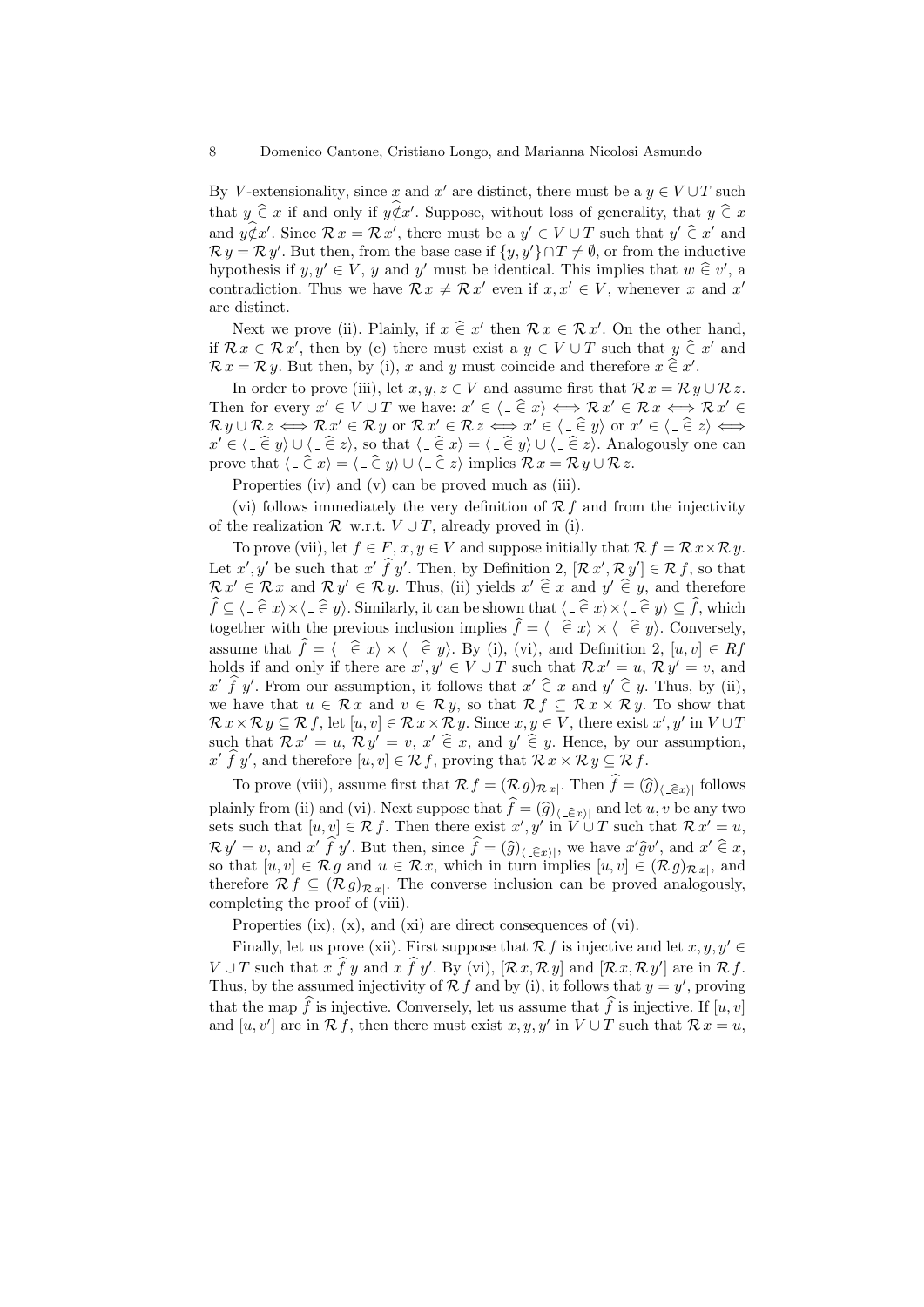$\mathcal{R} y = v$ ,  $\mathcal{R} y' = v'$ ,  $x \hat{f} y$ , and  $x \hat{f} y'$ . The injectivity of  $\hat{f}$  implies  $y = y'$ , so that  $v = \mathcal{R} y = \mathcal{R} y' = v'$ , proving that  $\mathcal{R} f$  is injective too.

To any given assignment  $M$  and given collections of set and map variables, it is possible to associate a particular  $\textsf{MLSS}_{2,m}^\times$ -relation system, called *canonical*, which represents all membership relations among pairs of sets  $(Mx, My)$  and pairs of type  $([Mx, My], Mf)$ , where x, y are set variables and f is a map variable belonging to the given collections of variables.

Definition 3 (Canonical MLSS<sub>2,m</sub>-relation system). Given

- two disjoint finite collections V and T of set variables, such that  $V \neq \emptyset$ ,
- $-$  a finite collection  $F$  of map variables,
- an assignment M over  $(V \cup T) \cup F$ , injective with respect to the variables in  $V \cup T$ ,

then the canonical MLSS<sub>2,m</sub>-relation system  $\mathcal{G}^M$  of M relative to  $(V, T, F)$  is the  $MLSS^{\times}_{2,m}$ -relation system (cf. Definition 1)

$$
\mathcal{G}^M =_{\text{Def}} \left( V, T, F, \widehat{\in}^M, \{ \widehat{f}^M : f \in F \} \right),
$$

where

$$
- x \widehat{\in}^M y \Longleftrightarrow Mx \in My, \text{ for every } x, y \in V \cup T,
$$
  

$$
- x \widehat{f}^M y \Longleftrightarrow [Mx, My] \in Mf, \text{ for every } x, y \in V \cup T \text{ and } f \in F.
$$

The following lemma states some properties of canonical  $\mathsf{MLSS}^{\times}_{2,m}$ -relation systems which will be used to prove the completeness of the decision procedure given in Theorem 1.

**Lemma 2.** Let V, T, F, M, and  $\mathcal{G}^M = (V, T, F, \hat{\in}^M, {\hat{f}^M : f \in F})$  be as in Definition 3. Then, the following properties hold:

- (i)  $\hat{\in}^M$  is acyclic;
- (ii) if  $Mx \in My$  then  $x \in M$  y, for  $x, y \in V \cup T$ ;
- (iii) if  $Mx \notin My$  then  $\neg(x \in M y)$ , for  $x, y \in V \cup T$ ;
- (iv) if  $Mx = My \cup Mz$  then  $\langle -\hat{\epsilon} x \rangle = \langle -\hat{\epsilon} y \rangle \cup \langle -\hat{\epsilon} z \rangle$ , for  $x, y, z \in V \cup T$ ;<br>(a) if  $Mx = My \cup Mz$  then  $\langle -\hat{\epsilon} M x \rangle = \langle -\hat{\epsilon} M y \rangle \cup \langle -\hat{\epsilon} M y \rangle$  for  $x, y, z \in V$
- (v) if  $Mx = My \setminus Mz$  then  $\langle -\hat{\in}^M x \rangle = \langle -\hat{\in}^M y \rangle \setminus \langle -\hat{\in}^M z \rangle$ , for  $x, y, z \in V$ ;<br>(ii) if  $M_{\infty} = \{ M_{\infty} \}$  then  $\langle -\hat{\in}^M x \rangle = \{ y \}$  for  $x, y, z \in V$ ;
- (vi) if  $Mx = \{My\}$  then  $\langle \_ \in^M x \rangle = \{y\}$ , for  $x, y \in V \cup T$ ;
- (vii) if  $[Mx, My] \in Mf$  then  $x \hat{f}^M y$ , for  $x, y \in V \cup T$  and  $f \in F$ ;
- (viii) if  $[Mx, My] \notin Mf$  then  $\neg(x \hat{f}^M y)$ , for  $x, y \in V \cup T$  and  $f \in F$ ;
- (ix) if  $Mf = Mx \times My$  then  $\hat{f}^M = \langle \hat{=}^M x \rangle \times \langle \hat{=}^M y \rangle$ , for  $x, y \in V \cup T$  and  $f \in F$ ;
- (x) if  $Mf = (Mg)_{Mx}$  then  $f^M = (\hat{g}^M)_{\substack{\in \\ G M}}$ , for  $f \in F$  and  $x \in V$ ;
- (xi) if  $Mf = Mg \cup Mh$  then  $\hat{f}^M = \hat{g}^M \cup \hat{h}^M$ , for  $f, g, h \in F;$ <br>(iii) if  $Mf = M \cup Mh$  then  $\hat{f}^M = \hat{g}^M \cup \hat{h}^M$ , for  $f, g, h \in F$ ;
- (xii) if  $Mf = Mg \setminus Mh$  then  $\hat{f}^M = \hat{g}^M \setminus \hat{h}^M$ , for  $f, g, h \in F$ ;<br>(iii) if  $Mf = (M)$  = 1 thus  $\hat{f}^M = (\hat{g}^M)^{-1}$  for  $f, g \in F$ ;
- (xiii) if  $Mf = (Mg)^{-1}$  then  $\hat{f}^M = (\hat{g}^M)^{-1}$ , for  $f, g \in F$ ;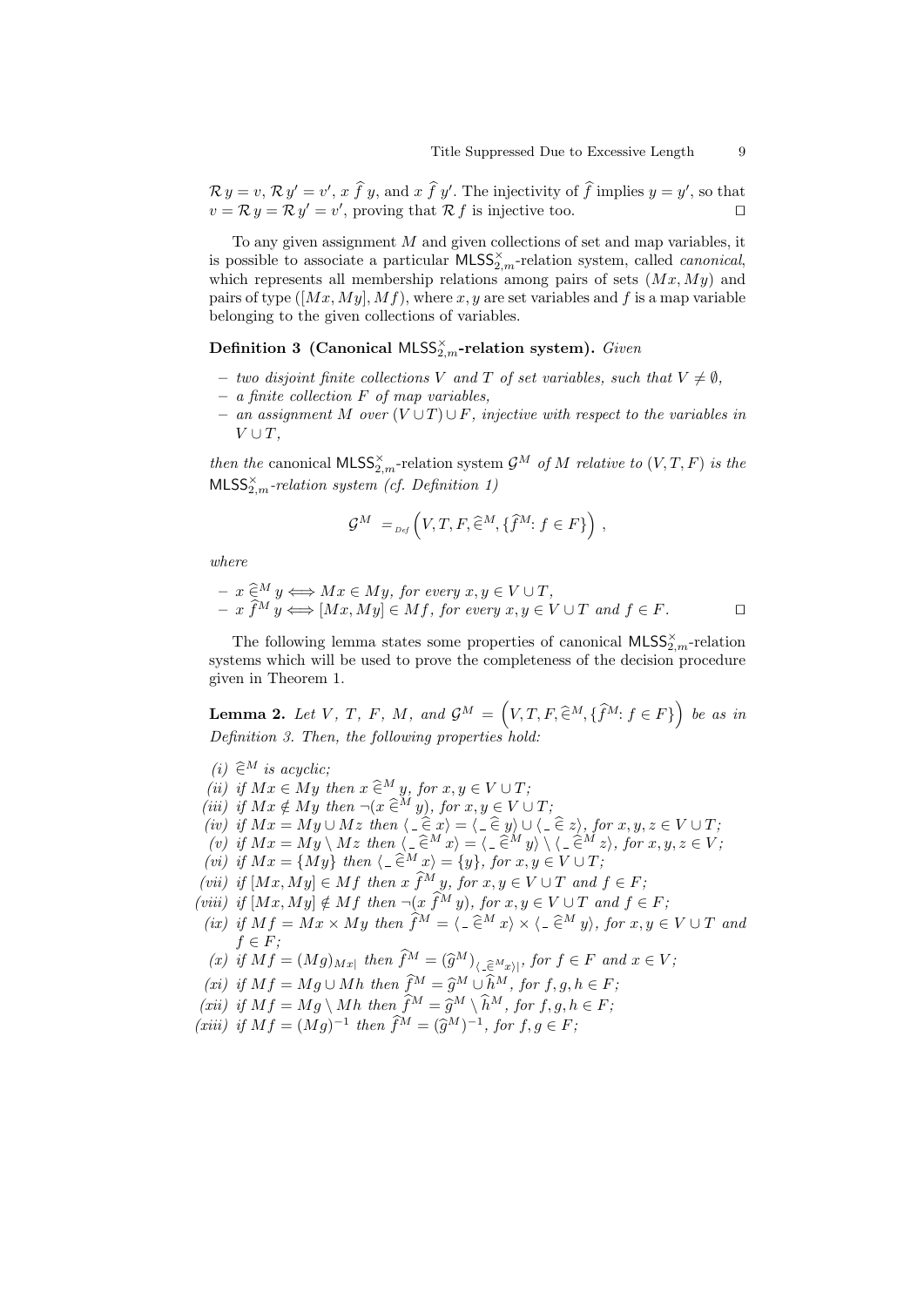10 Domenico Cantone, Cristiano Longo, and Marianna Nicolosi Asmundo

(xiv) if injective(Mf) then injective( $\widehat{f}^M$ ), for  $f \in F$ .

*Proof.* (i) plainly follows from the definition of  $\hat{\in}^M$  and the acyclicity of the membership relation on sets. The remaining statements are immediate consequences of Definition 3.  $\Box$ 

The decidability of the satisfiability problem for normalized  $MLSS_{2,m}^{\times}$ conjunctions is proved in the following theorem.

**Theorem 1.** Let  $\varphi$  be a normalized MLSS<sub>2,m</sub>-conjunction,  $V = Vars_s(\varphi)$ , and  $F = Vars_m(\varphi)$ . Then  $\varphi$  is injectively satisfiable w.r.t. V if and only if there exist:

- a finite collection  $T = \{t_1, \ldots, t_m\}$  of set variables, disjoint from V, with  $m = |T| \leq |V| - 1,$
- $-$  an MLSS<sub>2</sub><sup>x</sup><sub>m</sub>-relation system  $\mathcal{G} = (V, T, F, \widehat{\in}, \{\widehat{f}: f \in F\})$

such that

 $(a) \hat{\in}$  is V-extensional; (b) if  $x \in y$  occurs in  $\varphi$  then  $x \in y$ , for  $x, y \in V$ ; (c) if  $x \notin y$  occurs in  $\varphi$  then  $x \notin y$ , for  $x, y \in V$ ; (d) if  $[x, y] \in f$  occurs in  $\varphi$  then  $x \hat{f} y$ , for  $x, y \in V, f \in F$ ; (e) if  $[x, y] \notin f$  occurs in  $\varphi$  then  $[x, y] \notin \widehat{f}$ , for  $x, y \in V, f \in F$ ; (f) if  $x = y \cup z$  occurs in  $\varphi$  then  $\langle -\hat{\epsilon} x \rangle = \langle -\hat{\epsilon} y \rangle \cup \langle -\hat{\epsilon} z \rangle$ , for  $x, y, z \in V$ ;<br>(a) if  $x = y \setminus z$  excurs in  $\langle z \rangle$  then  $\langle -\hat{\epsilon} x \rangle = \langle -\hat{\epsilon} y \rangle \cup \langle -\hat{\epsilon} z \rangle$ , for  $x, y, z \in V$ ; (g) if  $x = y \setminus z$  occurs in  $\varphi$  then  $\langle -\hat{\epsilon} x \rangle = \langle -\hat{\epsilon} y \rangle \setminus \langle -\hat{\epsilon} z \rangle$ , for  $x, y, z \in V$ ; (h) if  $f = g \cup h$  occurs in  $\varphi$  then  $\widehat{f} = \widehat{g} \cup \widehat{h}$ , for  $f, g, h \in F$ ; (i) if  $f = g \ h$  occurs in  $\varphi$  then  $\widehat{f} = \widehat{g} \ h$ , for every  $f, g, h \in F$ ; (j) if  $f = x \times y$  occurs in  $\varphi$  then  $f = \langle -\hat{\epsilon} x \rangle \times \langle -\hat{\epsilon} y \rangle$ , for  $x, y \in V$ ,  $f \in F$ ; (k) if  $f = g_{x}$  occurs in  $\varphi$  then  $f = f_{\langle \varphi | \in x \rangle}$ , for  $x \in V, f \in F$ ; (l) if injective(f) occurs in  $\varphi$  then  $\hat{f}$  is injective, for every  $x \in V$ ,  $f \in F$ ; *Proof.* We show first that the conditions of the theorem are sufficient for  $\varphi$ to be injectively satisfiable w.r.t. V. Thus, let  $T = \{t_1, \ldots, t_m\}$  and  $\mathcal{G} =$  $(V, T, F, \hat{\in}, \{\hat{f} : f \in F\})$  be as in the hypotheses and such that (a)–(l) hold.

We use Lemma 1 to prove that some realization of the  $\text{MLSS}_{2,m}^{\times}$ -relation system G is an injective model for  $\varphi$  w.r.t. V. To this end, it is enough to exhibit a collection of sets  $\{u_{t_i}: t_i \in T\}$  such that

(A)  $u_{t_i} \neq u_{t_j}$ , for all distinct  $t_i, t_j \in T$ , and (B)  $u_{t_i} \neq \mathcal{R} x$ , for all  $t_i \in T$  and  $v \in V \cup T$ ,

where R is the realization of G relative to  $\{u_{t_i}: t_i \in T\}$  and  $(V, T)$ . Let us put  $u_{t_i} =_{\text{Def}} \{n, i\},\$  for  $t_i \in T$ , where  $n = |V|.$ <sup>5</sup> The sets  $u_{t_i}$  are obviously pairwise

<sup>&</sup>lt;sup>5</sup> We are assuming the von Neumann representation of natural numbers  $0 =_{Def} \emptyset$ ,  $1 =_{Def} \{0\}, 2 =_{Def} \{0,1\}, \text{ and so on.}$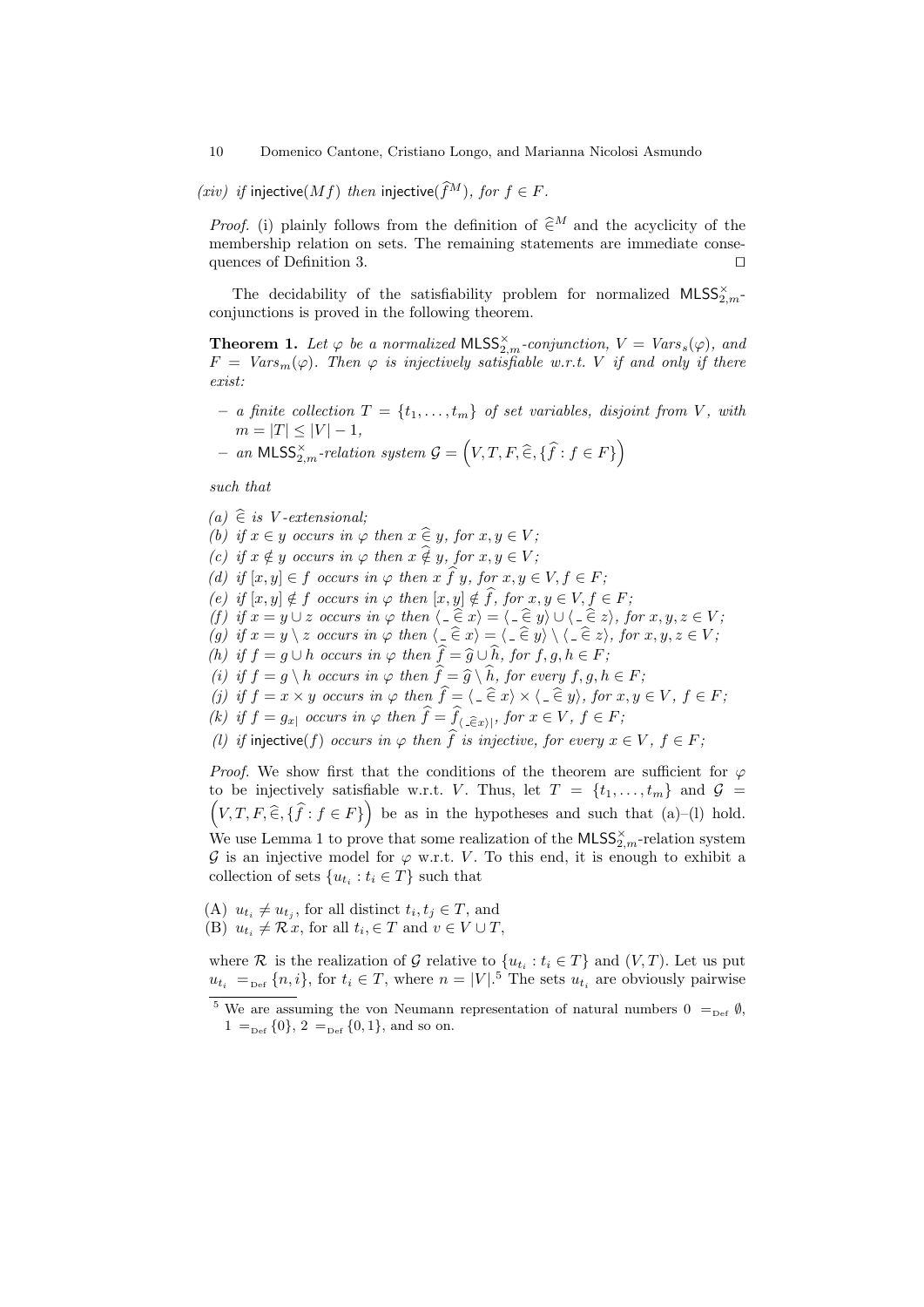distinct. In addition, we have  $rank(u_{t_i}) = n + 1$ , for  $u_{t_i} \in T$ . Hence, to prove (B), we can just show that  $rank(R x) \neq n + 1$ , for each  $x \in V \cup T$ . Thus, let  $x \in V \cup T$ . If  $u_{t_i} \in^+ \mathcal{R}x$  (where  $\in^+$  denotes the transitive closure of the membership relation) then  $\mathsf{rank}(\mathcal{R} v) > n+1$ . On the other hand, if  $u_{t_i} \notin^+ \mathcal{R} x$ for all  $u_{t_i} \in T$ , by induction on V-height $(x)$  it follows that rank $(\mathcal{R} x) < n$ .

Properties (b)–(l) and Lemma 1 guarantee that  $\mathcal R$  satisfies all literals in  $\varphi$ . For instance, if the literal  $x \in y$  occurs in  $\varphi$ , then by (b) we have  $x \in y$ , so that Lemma 1(ii) yields  $\mathcal{R} x \in \mathcal{R} y$ . Reasoning in a similar way, one can show that R satisfies all the conjuncts in  $\varphi$ . Additionally, by Lemma 1(i), R is injective w.r.t.  $V \cup T$ , completing the proof of the sufficiency part of the theorem.

Conversely, let M be a model for  $\varphi$  which is injective w.r.t. the collection of variables  $V = Vars_s(\varphi)$ . We show next how to construct a collection  $T =$  $\{t_1, \ldots, t_m\}$  of set variables with  $m = |T| \leq |V| - 1$ , and an MLSS<sub>2,m</sub>-relation system  $\mathcal{G} = (V, T, F, \widehat{\in}, \{\widehat{f} : f \in F\})$  such that conditions (a)–(l) of Lemma 1 are satisfied.

It is convenient to introduce the following notion (cf. [1]). We say that a set  $\Sigma$  distinguishes a set S if  $s \cap \Sigma \neq s' \cap \Sigma$  holds for any two distinct  $s, s' \in S$ .

 $Claim.6$  Any finite set S admits a set  $\Sigma$  which distinguishes it and such that  $|\Sigma| \leq |S| - 1.$ 

*Proof.* If  $|S| \leq 1$ , our claim is vacuously true. Otherwise, let  $|S| > 1$  and, inductively, let us assume that our claim holds for any set S' such that  $|S'| < |S|$ . Then, pick  $s \in S$ . By our inductive hypothesis the set  $S \setminus \{s\}$  admits a set  $\Sigma'$ which distinguishes it and such that  $|\Sigma'| \leq |S| - 2$ . If  $\Sigma'$  distinguishes S, we are done. Otherwise, there is an  $s' \in S \setminus \{s\}$  such that  $s \cap \Sigma' = s' \cap \Sigma'$ . Let  $d \in (s \setminus s') \cup (s' \setminus s)$  and consider  $\Sigma = \text{Def } \Sigma' \cup \{d\}$ . We assert that  $\Sigma$  distinguishes S. Indeed, if this were not the case there would exist an  $s'' \in S \setminus \{s, s'\}$  such that  $s \cap \Sigma = s'' \cap \Sigma$ , so that  $s \cap \Sigma' = s'' \cap \Sigma'$  and, therefore,  $s' \cap \Sigma' = s'' \cap \Sigma'$ , contradicting our assumption that  $\Sigma'$  distinguishes  $S \setminus \{s\}$ . It only remains to observe that  $|\Sigma| \leq |S| - 1$ .

In view of the above claim, let  $\Sigma^M$  be a set which distinguishes  $\{Mx : x \in V\}$ and is such that  $|\Sigma_M| \leq |V| - 1$ . Also, let  $m = |\Sigma^M \setminus {\{Mx : x \in V\}}| \leq |V| - 1$ and let  $T = \{t_1, \ldots, t_m\}$  be a collection of m distinct set variables not belonging to V. Let us extend/redefine  $M$  over the variables in  $T$  in such a way that  ${M t_i : t_i \in T} = \sum^M \setminus {M x : x \in V}$  and let  $\mathcal{G}^M = (V, T, F, \widehat{\in}^M, {\widehat{f}^M : f \in F})$ be the canonical  $\textsf{MLSS}^\times_{2,m}$ -relation system of M relative to  $(V,T)$  and F. From the well-foundedness of the membership relation in  $\mathcal{V}$ , we have immediately that  $\hat{\in}^M$  is acyclic. Additionally, by construction, if  $x, x' \in V$  are any two distinct variables, then there exists  $y \in V \cup T$  such that  $My \in ((Mx \setminus Mx') \cup (Mx' \setminus Mx))$ . Hence  $y \in M$   $x \leftrightarrow y \notin M$  x', proving the V-extensionality of  $\hat{\in}M$  (condition (a)). Conditions (b)–(l) follows from Lemma 2 and from the fact that  $M$  satisfies all the literals of  $\varphi$ . For instance, if  $x \in y$  occurs in  $\varphi$ , then we have plainly

 $6$  See [1]. [12] also provides an extension to infinite sets.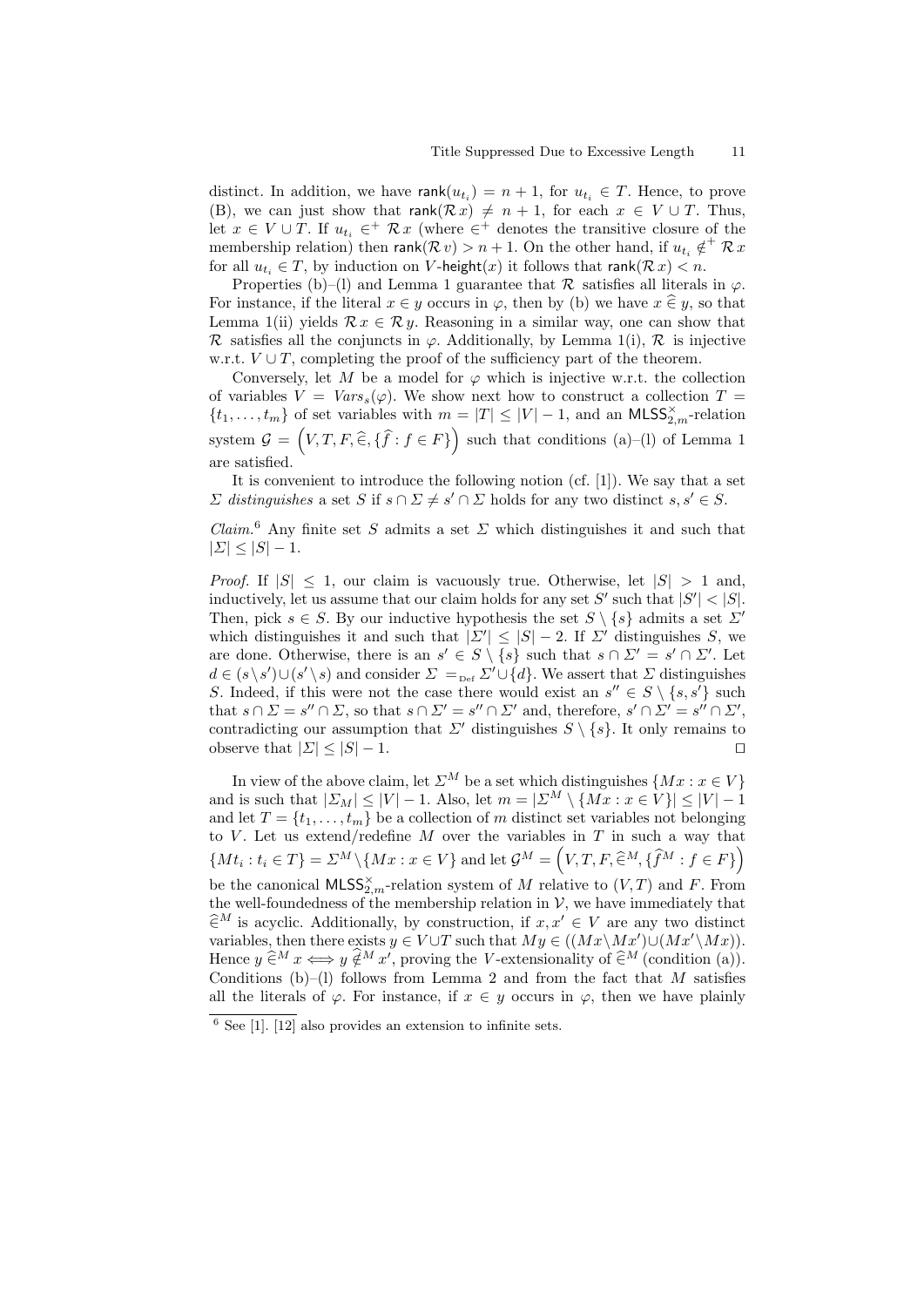$Mx \in My$ . Thus, by Lemma 2(ii), we have  $x \in M$  y. The remaining conditions can be proved much in the same way, concluding the proof that the conditions of the theorem are also necessary for the injective satisfiability of  $\varphi$  w.r.t.  $V$ .  $\Box$ 

Since an  $MLSS^{\times}_{2,m}$ -conjunction  $\psi$  of literals of the types listed in Table 1 is satisfiable if and only if there exists an equivalence relation  $\sim$  on  $Vars_s(\psi)$ such that  $\widetilde{\psi}$  is injectively satisfiable (w.r.t.  $Vars_s(\widetilde{\psi})$ ), where  $\widetilde{\psi}$  is the MLSS $_{2,m}^{\times}$ conjunction obtained from  $\psi$  by identifying ∼-equivalent set variables, namely by replacing them by a common representative, we have the following result.

**Corollary 1.** The ordinary satisfiability problem for the class of  $MLSS_{2,m}^{\times}$ .  $formulae$  is solvable.

#### 3.1 Complexity issues

Theorem 1 leads to a nondeterministic polynomial-time decision test for the injective satisfiability problem for normalized  $\textsf{MLSS}^{\times}_{2,m}$ -conjunctions (w.r.t. the collection of its set variables).

**Lemma 3.** The injective satisfiability problem for normalized  $MLSS_{2,m}^{\times}$ . conjunctions w.r.t. set variables is NP-complete.

Proof. To begin with, the NP-hardness of the class of formulae of our interest follows immediately from the NP-hardness of MLSS (cf. [4]). Concerning its membership to NP, we reason as follows. Let  $\varphi$  be a normalized MLSS<sub>2,m</sub>conjunction which admits an injective model, relative to its set variables. This fact can be witnessed by the existence of an  $\text{MLSS}_{2,m}^{\times}$ -relation system

$$
\mathcal{G} = \left( Vars_s(\varphi), T, Vars_m(\varphi), \widehat{\in}, \{\widehat{f} : f \in Vars_m(\varphi)\}\right),
$$

with  $|T| < |Vars_s(\varphi)|$ , such that conditions (a)–(1) of Theorem 1 are satisfied. Since the size of  $\mathcal G$  is at most quadratic in the size of  $\varphi$  and since conditions (a)– (l) can be verified in polynomial-time, it follows that the injective satisfiability problem for normalized  $MLSS^{\times}_{2,m}$ -conjunctions is in NP and, therefore, is NPcomplete.  $\hfill\Box$ 

In view of Corollary 1 and the remarks just before its statement, we have also the NP-completeness of the ordinary satisfiability problem for normalized  $MLSS_{2,m}^{\times}$ -conjunctions. To this end, it is enough to observe that given an equivalence relation  $\sim$  on the set variables of a normalized MLSS<sub>2,*m*</sub>-conjunction  $\varphi$ , then  $\tilde{\varphi}$  can be computed in linear time (obviously, relative to the size of  $\varphi$ ). Thus we have:

**Corollary 2.** The ordinary satisfiability problem for normalized MLSS $_{2,m}^{\times}$ . conjunctions is NP-complete.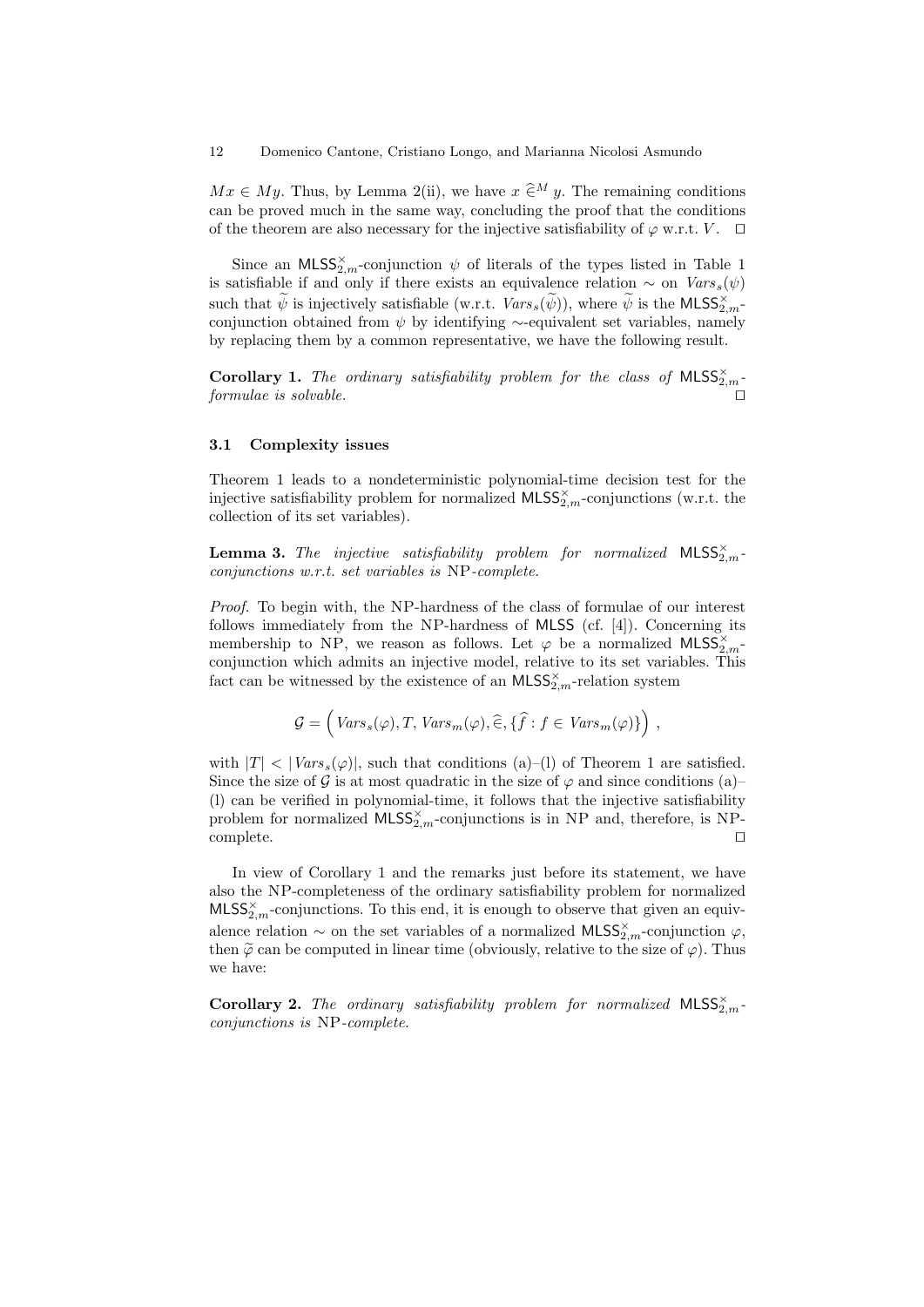#### 3.2 Remarks on the domain and image operators

The same approach of Theorem 1 can not readily be applied to deal also with the extension of  $\text{MLSS}_{2,m}^{\times}$  with literals of the type  $x = \text{dom}(f)$ , where the semantics of the  $\mathsf{dom}(\cdot)$  operator is the obvious one, namely

$$
M(\text{dom}(f)) =_{\text{Def}} \{ s : [s, u] \in Mf, \text{ for some set } u \},
$$

for any assignment M.

Consider for instance a formula  $\varphi$  containing the literals  $x = \text{dom}(f_0)$  and  $y \in x$  and let M be a model for  $\varphi$ . Let  $\mathcal{G}^M = \left(V, T, F, \widehat{\in}^M, \{\widehat{f}^M : f \in F\}\right)$  be the canonical  $\textsf{MLSS}^\times_{2,m}$ -relation system of M, relative to a certain set T of auxiliary variables and let us assume that  $Mx = \{My\}$  and  $Mf_0 = \{[My, v]\},$  where  $v \neq Mz$  for every set variable  $z \in V \cup T$ . Then  $\hat{f}_0^M = \emptyset$  and

$$
\emptyset = \text{dom}(\widehat{f}_0^M) \neq \langle \, \_ \in x \rangle = \{y\}.
$$

Most likely, any extension of the decision test contained in Theorem 1 to deal also with literals of type  $x = \text{dom}(f)$  will involve the introduction in T of exponentially many auxiliary set variables in the size of the input formula. This is supported by the fact that any decidable extension of MLS with the literals of type  $y = f[x]$  (map image operator) is EXPTIME-hard (see next section) and the fact that the literal  $y = f[x]$  can be expressed in any extension of  $MLSS^{\times}_{2,m}$ with literals of type  $x' = \text{dom}(f')$  by the literal

$$
y = \text{dom}((f_{x|})^{-1}).
$$

On the other hand, we observe that the language  $\text{MLSS}_{2,m}^\times$  allows one to express literals of the types  $\text{dom}(f) \subseteq$  and  $f[x] \subseteq y$ , in view of the equivalences

$$
\text{dom}(f) \subseteq x \iff f = f_{x|}
$$
  

$$
f[x] \subseteq y \iff f = f_{x|y}.
$$

# 4 ExpTime-hardness of MLS with the image operator

In this section we provide a complexity lower bound for the satisfiability problem of the decidable extension  $MLS_{Im}$  of MLS with literals of the type  $y = f[x]$ .<sup>7</sup> The semantics of the image operator  $f[x]$  is the obvious one, namely

$$
M(f[x]) =_{\text{Def}} \{v : [u, v] \in Mf, \text{ for some } u \in Mx\},\
$$

for any assignment  $M$ .

Our result is achieved by reducing the decision problem for the description logic  $\mathcal{ALC}$  to the satisfiability problem for  $\mathsf{MLS}_{Im}$ .

 $\mathcal{ALC}$  is a two-sorted language which contains:

<sup>&</sup>lt;sup>7</sup> MLS<sub>Im</sub> is a subfragment of a an extension of MLSS with some map constructs, whose decidability has been proved in [9].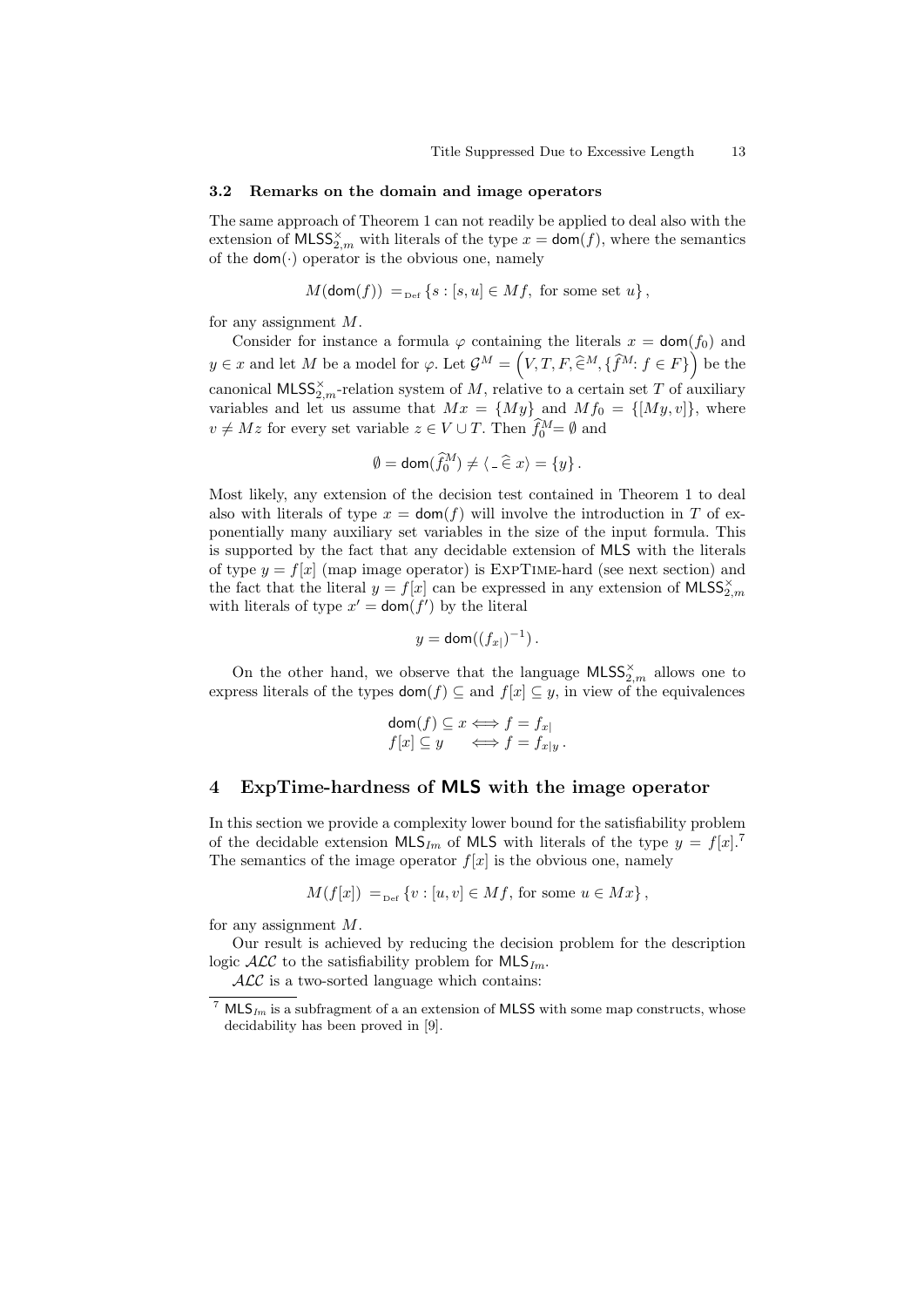- 14 Domenico Cantone, Cristiano Longo, and Marianna Nicolosi Asmundo
- a countably infinite collection of *concept names*  $\mathcal{N}^c = \{A, B, \dots\},\$
- a countably infinite collection of *role names*  $\mathcal{N}^r = \{P, Q, \dots\},\$
- the symbols  $\top$ ,  $\bot$ , representing the *universal concept* and the *bottom concept*,
- the *concept constructors*  $\neg$  (complement),  $\neg$  (conjunction),  $\Box$  (disjunction), ∀ (universal restriction), ∃ (existential restriction) to form complex concepts.

ALC-concepts are defined recursively as follows:

- concept names are concepts;
- $\top$ , ⊥ are concepts;
- if C, D are concepts, then  $\neg C$ ,  $C \sqcap D$ , and  $C \sqcup D$  are concepts;
- if C is a concept and R is a role name, then  $\forall R.C$  and  $\exists R.C$  are concepts.

ALC-axioms have the following forms:

- $C \sqsubset D$  (inclusion axiom),
- $-C \equiv D$  (equivalence axiom),

#### where  $C, D$  are  $\mathcal{ALC}$ -concepts.

The semantics of  $\mathcal{ALC}$  is given in terms of interpretations.<sup>8</sup> An *interpretation* I consists of a nonempty set  $\Delta^{\mathcal{I}}$ , also called the *domain* of the interpretation, and of an *interpretation function* assigning to each concept name  $A \in \mathcal{N}^c$  a set  $A^{\mathcal{I}} \subseteq \Delta^{\mathcal{I}}$ , and to every role name  $R \in \mathcal{N}^r$ , a binary relation  $R^{\mathcal{I}} \subseteq \Delta^{\mathcal{I}} \times \Delta^{\mathcal{I}}$ .

An interpretation  $\mathcal I$  extends recursively to concepts as follows:

$$
\begin{array}{rcl}\n\top^{\mathcal{I}} & =_{\mathrm{Def}} & \Delta^{\mathcal{I}}, \\
\bot^{\mathcal{I}} & =_{\mathrm{Def}} & \emptyset, \\
(\neg C)^{\mathcal{I}} & =_{\mathrm{Def}} & \Delta^{\mathcal{I}} \setminus C^{\mathcal{I}}, \\
(C \sqcup D)^{\mathcal{I}} & =_{\mathrm{Def}} & C^{\mathcal{I}} \cup D^{\mathcal{I}}, \\
(C \sqcap D)^{\mathcal{I}} & =_{\mathrm{Def}} & C^{\mathcal{I}} \cap D^{\mathcal{I}}, \\
(\forall R.C)^{\mathcal{I}} & =_{\mathrm{Def}} & \{u \in \Delta^{\mathcal{I}} : (\forall v \in \Delta^{\mathcal{I}})([u, v] \in R^{\mathcal{I}} \longrightarrow v \in C^{\mathcal{I}})\}, \\
(\exists R.C)^{\mathcal{I}} & =_{\mathrm{Def}} & \{u \in \Delta^{\mathcal{I}} : (\exists v \in C^{\mathcal{I}})([u, v] \in R^{\mathcal{I}})\}.\n\end{array}
$$

Let  $\mathcal I$  be an interpretation and let  $C, D$  be two concepts. Then  $\mathcal I$  satisfies  $C \subseteq D$  (resp.,  $C \equiv D$ ) if  $C^{\mathcal{I}} \subseteq D^{\mathcal{I}}$  (resp.,  $C^{\mathcal{I}} = D^{\mathcal{I}}$ ). In addition, let  $\mathcal{T}$  be a finite collection of axioms. Then  $\mathcal I$  satisfies  $\mathcal T$  if and only if it satisfies each axiom in T; also, I satisfies the concept C with respect to T if it satisfies  $T$ and  $C^{\mathcal{I}} \neq \emptyset$ . An ALC-concept C is said to be *satisfiable* with respect to a finite collection of axioms  $\mathcal T$  if there exists an interpretation  $\mathcal I$  that satisfies  $C$  with respect to  $\mathcal T$ , otherwise it is *unsatisfiable*. If  $\mathcal I$  satisfies a concept C (resp., a finite collection of axioms  $\mathcal{T}$ ), then  $\mathcal I$  is said to be a *model* for  $C$  (resp.,  $\mathcal T$ ).

In [8, Theorem 3.27, page 132] the EXPTIME-hardness of the problem of deciding if a given concept  $C$  is unsatisfiable with respect to a given finite collection  $\mathcal T$  of inclusion axioms is proved for the sublogic  $\mathcal {ALC}$  of  $\mathcal{ALC}$ . Hence, we have:

<sup>8</sup> Here we recall just the descriptive semantic. There are several other semantics that are out of the scope of this paper.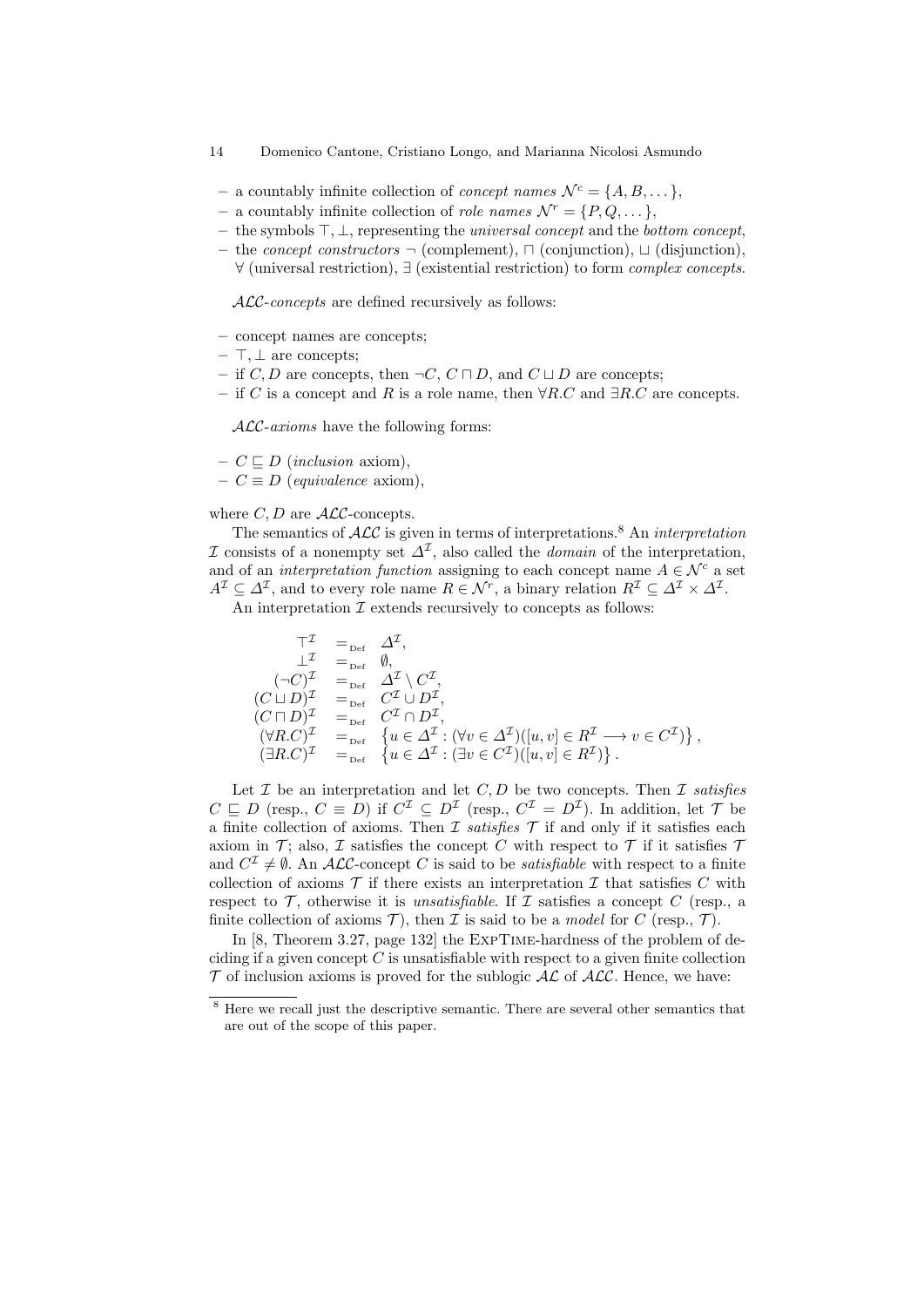**Theorem 2.** The problem of deciding whether a given  $\mathcal{ALC}$ -concept C is unsatisfiable with respect to a given finite collection  $\mathcal T$  of ALC-inclusion axioms is  $\Box$ EXPTIME-hard.  $\Box$ 

Next we show how the satisfiability problem for ALC-concepts with respect to a finite set of axioms can be reduced to the satisfiability of  $MLS_{Im}$ -formulae. Since  $\exists R.C \equiv \neg(\forall R.(\neg C))$ , without loss of generality we can consider only concepts that do not contain any occurrence of universal restriction.

### **Theorem 3.** The satisfiability problem for  $MLS_{Im}$  is EXPTIME-hard.

*Proof.* In view of Theorem 2, it is enough to exhibit a reduction from  $ALC$  to  $MLS_{Im}$ . Thus, given a finite collection  $\mathcal T$  of  $\mathcal{ALC}$ -inclusion axioms and an  $\mathcal{ALC}$ concept C, we show how to construct an  $MLS_{Im}$ -formula which is satisfiable if and only if the concept  $C$  is satisfiable w.r.t.  $\mathcal{T}$ .

Let Cpts  $\subseteq \mathcal{N}^c$  and Rls  $\subseteq \mathcal{N}^r$  be the collections of the concept names and of the role names, respectively, occurring in C and in T. Additionally, let  $\pi$  be a function that injectively associates every concept name in Cpts to a set variable of the language  $MLS_{Im}$  and every role name in Rls to a map variable of  $MLS_{Im}$ . The function  $\pi$  extends naturally to concepts and axioms in the following recursive way:

$$
\begin{array}{rcl}\n\pi(\top) & =_{\text{Def}} & \mathbb{U} \\
\pi(\bot) & =_{\text{Def}} & \emptyset \\
\pi(\neg C) & =_{\text{Def}} & \mathbb{U} \setminus \pi(C) \\
\pi(C \sqcap D) & =_{\text{Def}} & \pi(C) \cap \pi(D) \\
\pi(C \sqcup D) & =_{\text{Def}} & \pi(C) \cup \pi(D) \\
\pi(\exists R.C) & =_{\text{Def}} & (\pi(R))[\pi(C)] \\
\pi(C \sqsubseteq D) & =_{\text{Def}} & \pi(C) \subseteq \pi(D) \\
\pi(C \equiv D) & =_{\text{Def}} & \pi(C) = \pi(D)\n\end{array}
$$

where U is a set variable of  $MLS_{Im}$  not in  $\pi$ [Cpts].

Let  $\varphi =_{\text{Def}} \psi_1 \wedge \psi_2 \wedge \psi_3$  be the MLS<sub>Im</sub>-formula in which:

$$
\psi_1 =_{\text{Def}} \quad \mathbb{U} \neq \emptyset \land \bigwedge_{A \in \text{Cpts}} \pi(A) \subseteq \mathbb{U} \land \bigwedge_{R \in \text{Rls}} (\pi(R))[\mathbb{U}] \subseteq \mathbb{U}
$$
\n
$$
\psi_2 =_{\text{Def}} \quad \bigwedge_{\Gamma \in \mathcal{T}} \pi(\Gamma)
$$
\n
$$
\psi_3 =_{\text{Def}} \quad \pi(C) \neq \emptyset.
$$

We observe that the size of the  $\mathsf{MLSS}_{2,m}^\times$ -formula  $\varphi$  is linear in the total size of  $\mathcal T$  and  $C$ .

Next we show that  $\varphi$  is satisfiable (relative to the semantics of  $MLS_{Im}$ ) if and only if C is satisfiable w.r.t.  $\mathcal T$  (relative to the semantics of  $\mathcal{ALC}$ ).

To begin with, let us assume that  $\varphi$  is satisfiable, and let M be a model for  $\varphi$ . We construct an interpretation *I*, induced by *M*, with domain  $\Delta^{\mathcal{I}} =_{\text{Def}} M \mathbb{U}$ , by putting

$$
\begin{array}{lll} A^{\mathcal{I}} & =_{\text{Def}} & M(\pi(A)) \\ R^{\mathcal{I}} & =_{\text{Def}} & \left( (M(\pi(R)))_{M\mathbb{U}} \right)^{-1}, \end{array}
$$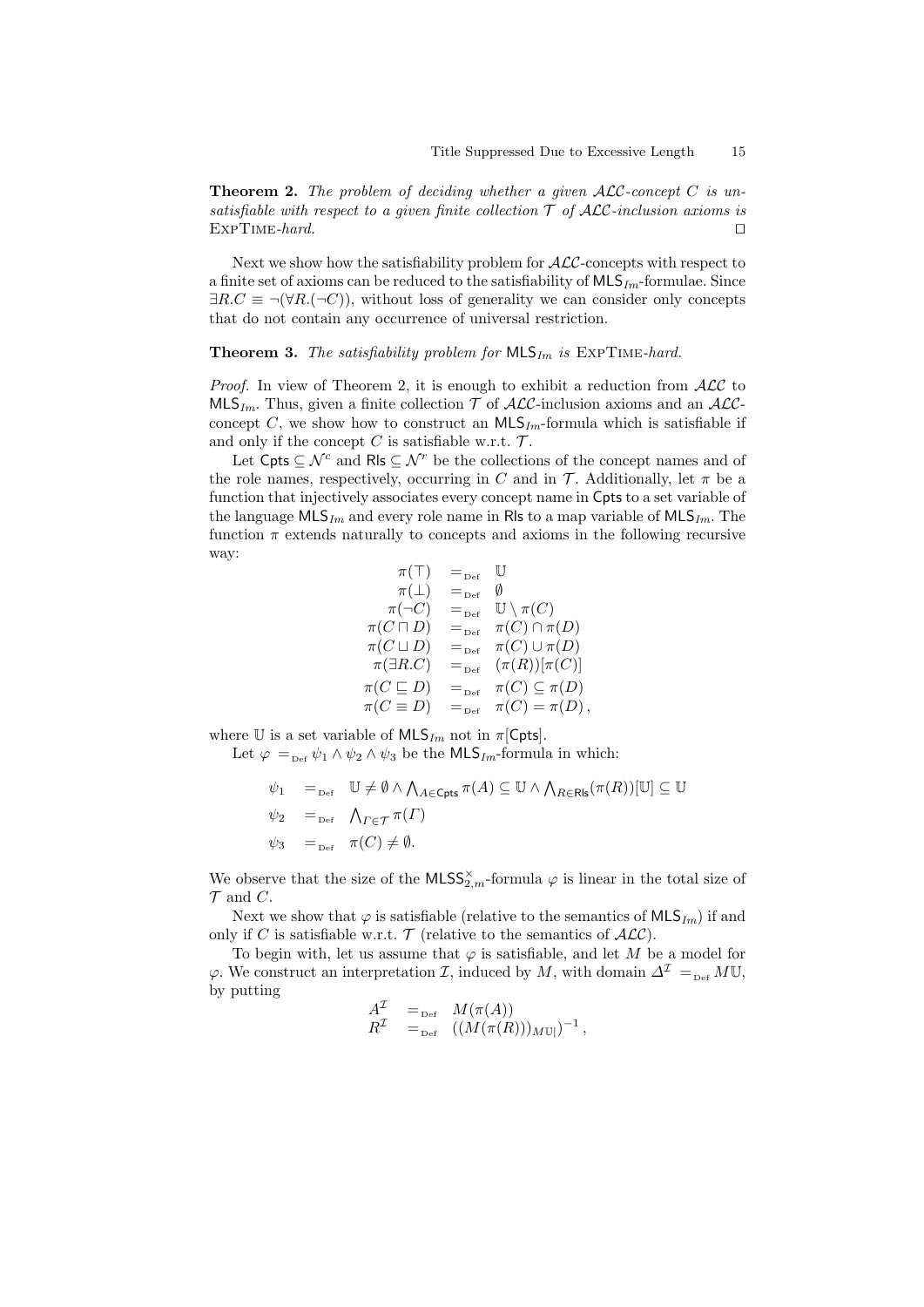for every concept name A and role name R occurring in  $\mathcal T$  or in C. Otherwise, the action of the interpretation  $\mathcal I$  over the remaining concept and role names can be defined arbitrarily, as long as the constraints  $A^{\mathcal{I}} \subseteq \Delta^{\mathcal{I}}$  and  $R^{\mathcal{I}} \subseteq \Delta^{\mathcal{I}} \times \Delta^{\mathcal{I}}$ hold, for each concept name A and role name R not occurring in  $\mathcal T$  or in C.

Notice that since M models correctly all the literals in  $\psi_1$ , then we actually have  $A^{\mathcal{I}} \subseteq \Delta^{\mathcal{I}}$  and  $R^{\mathcal{I}} \subseteq \Delta^{\mathcal{I}} \times \Delta^{\mathcal{I}}$  for all concept names A and role names R, respectively, showing that  $\mathcal I$  is a valid interpretation. Moreover, for every concept D involving only variables that occur in  $\mathcal T$  and in C we have

$$
D^{\mathcal{I}} = M(\pi(D)).\tag{2}
$$

We prove (2) by structural induction on the concept D. If D is of type  $\top$ ,  $\bot$ ,  $\neg D'$ ,  $D' \sqcup D''$ , or  $D' \sqcup D''$ , then (2) follows directly from the definition of  $\mathcal{I}$ . Thus, the only interesting case occurs when the concept D is of type  $(∃R.D<sub>0</sub>)$ , with R a role name in RIs and  $D_0$  a concept structurally simpler than D.

Let us show that  $(\exists R.D_0)^{\mathcal{I}} = M(\pi(\exists R.D_0)).$ 

Let  $v \in (\exists R.D_0)^{\mathcal{I}}$ . Then there is a  $u \in D_0^{\mathcal{I}} = M(\pi(D_0))$  such that  $[v, u] \in$  $R^{\mathcal{I}} = ((M(\pi(R)))_{M\mathbb{U}})^{-1}$ . The latter implies  $[u, v] \in (M(\pi(R)))_{M\mathbb{U}}$ , so that  $[u, v] \in M(\pi(R))$  (since  $u \in M\mathbb{U}$ ), and therefore  $v \in (M(\pi(R)))[M(\pi(D_0))]$  $M(\pi(\exists R.D_0))$ . Hence,  $(\exists R.D_0)^{\mathcal{I}} \subseteq M(\pi(\exists R.D_0))$ .

To show the converse inclusion, let now  $v \in M(\pi(\exists R.D_0))$ . Then  $v \in$  $(M(\pi R))[M(\pi(D_0))]$ , so that  $[u, v] \in M(\pi(R))$  for some  $u \in M(\pi(D_0))$ . Therefore  $[u, v] \in (M(\pi(R)))_{M(\mathbb{U})|}$  (since by inductive hypothesis  $M(\pi(D_0)) = D_0^{\mathcal{I}} \subseteq$  $\Delta^{\mathcal{I}} = M(\mathbb{U})$  and therefore  $u \in M(\mathbb{U})$ . Hence,  $[v, u] \in ((M(\pi(R)))_{M(\mathbb{U})})^{-1}$  $R^{\mathcal{I}}$ . And since  $u \in D_0^{\mathcal{I}}$ , then  $v \in (\exists R.D_0)^{\mathcal{I}}$ . Therefore  $M(\pi(\exists R.D_0)) \subseteq (\exists R.D_0)^{\mathcal{I}}$ which together with the previous inclusion yields  $(\exists R.D_0)^{\mathcal{I}} = M(\pi(\exists R.D_0)).$ 

From (2) and the fact that M models correctly all the conjuncts of  $\psi_2$ , it follows that I is a model for T. Additionally, since M satisfies  $\psi_3$ , it also follows that  $\mathcal I$  satisfies  $C$ , so that the interpretation  $\mathcal I$  induced by the model  $M$  satisfies C w.r.t.  $\mathcal T$ . This completes the first half of the proof.

Conversely, let  $\mathcal I$  be a model for  $C$  w.r.t.  $\mathcal T$ . Without loss of generality, we may assume that  $\Delta^{\mathcal{I}}$  is a set belonging to the von Neumann hierarchy  $\mathcal{V}$  (otherwise, we embed  $\Delta^{\mathcal{I}}$  in  $\mathcal{V}$ ).

We construct an assignment  $M_{\mathcal{I}}$  induced by  $\mathcal I$  as follows:

$$
M_{\mathcal{I}}(\mathbb{U}) =_{\text{Def}} \Delta^{\mathcal{I}};
$$
  
\n
$$
M_{\mathcal{I}}(\pi(A)) =_{\text{Def}} A^{\mathcal{I}};
$$
  
\n
$$
M_{\mathcal{I}}(\pi(R)) =_{\text{Def}} (R^{\mathcal{I}})^{-1}
$$

for all concept names  $A$  and role names  $R$  occurring in  $T$  and in  $C$  (as usual, we do not need to be specific on the remaining variables of  $MLS_{Im}$ , and show that  $M_{\mathcal{I}}$  is a model for  $\varphi$ .

Much as was done before, we prove by structural induction that

$$
M_{\mathcal{I}}(\pi(D)) = D^{\mathcal{I}},\tag{3}
$$

for every concept  $D$  involving only concept and role names occurring in  $\mathcal T$  and  $C$ . As before, the only relevant case to be considered is when  $D$  is of type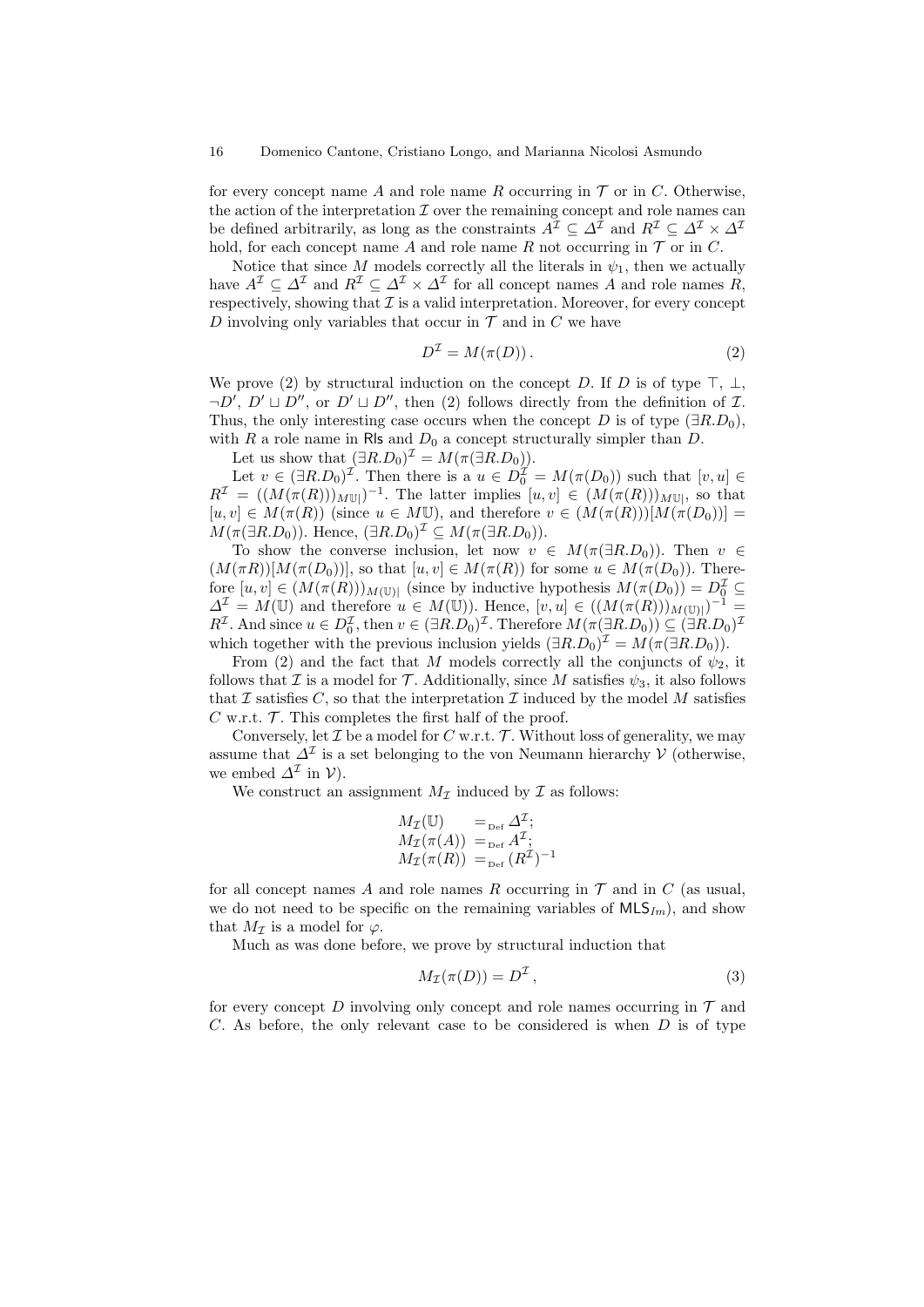$(\exists R.D_0)$ . To prove (3) for a concept D of type  $(\exists R.D_0)$ , it is enough to show that  $M_{\mathcal{I}}(\pi(R))[M_{\mathcal{I}}(\pi(D_0))] = (\exists R.D_0)^{\mathcal{I}}$ .

Let  $u \in (\exists R.D_0)^{\mathcal{I}}$ . Then there is a  $v \in D_0^{\mathcal{I}}$  such that  $[u, v] \in R^{\mathcal{I}}$ . Therefore  $[v, u] \in M_{\mathcal{I}}(\pi(R))$  and since by inductive hypothesis  $v \in M_{\mathcal{I}}(\pi(D_0))$ , it follows that  $u \in M_{\mathcal{I}}((\pi(R))[\pi(D_0)])$ . Hence we have  $(\exists R.D_0)^{\mathcal{I}} \subseteq M_{\mathcal{I}}(\pi(R))[M_{\mathcal{I}}(\pi(D_0))]$ .

To prove the converse inclusion, let  $u \in M_{\mathcal{I}}(\pi(R))[\pi(D_0)]$ . Hence, there exists  $v \in M_{\mathcal{I}}(\pi(D_0))$  such that  $[v, u] \in M_{\mathcal{I}}(\pi(R)) = (R^{\mathcal{I}})^{-1}$ . But then  $[u, v] \in R^{\mathcal{I}}$ and since by inductive hypothesis  $M_{\mathcal{I}}(\pi(D_0)) = D_0^{\mathcal{I}}$ , we have  $v \in D_0^{\mathcal{I}}$ , and thus  $u \in (\exists R.D_0)^{\mathcal{I}}$ . Therefore we have  $M_{\mathcal{I}}(\pi(R))[M_{\mathcal{I}}(\pi(D_0))] \subseteq (\exists R.D_0)^{\mathcal{I}}$ , which together with the previously established inclusion yields  $M_{\mathcal{I}}(\pi(R))[M_{\mathcal{I}}(\pi(D_0))] =$  $(\exists R.D_0)^{\mathcal{I}}.$ 

Having established (3), it is immediate to check that the assignment  $M_{\mathcal{I}}$ satisfies the MLSS<sub>2</sub><sup>\*</sup><sub>m</sub>-formula  $\varphi$ , completing the proof of the theorem.  $\square$ 

## 5 Conclusions and Future Work

We have introduced the unquantified fragment  $\textsf{MLSS}_{2,m}^\times$  of set theory, involving besides the basic set constructors, also the Cartesian product operator and some map constructs. We have shown that the satisfiability problem for  $MLSS_{2,m}^{\times}$ formulae is NP-complete. We have also proved that any decidable extension of the basic fragment MLS extended with map literals of the form  $y = f[x]$  has an ExpTime-hard decision problem. Such lower bound has been obtained by exhibiting a reduction from the description logic  $\mathcal{ALC}$ .

We plan to further investigate the relationship between description logics and other MLS extensions in order to find new lower bounds. In particular, we conjecture that the presence of the map union and map difference operators together with the image operator leads to NExpTime-hardness.

We also intend to extend the fragment  $\mathsf{MLSS}_{2,m}^\times$  with some further map constructs such as reflexive closure, transitive closure, symmetric closure, and restricted forms of map composition.

Furthermore, we plan to continue our investigations of decision procedure for a one-sorted variant of the language  $\textsf{MLSS}^{\times}_{2,m}$  in which maps (and the Cartesian product) are regarded just as primitive sets.

### References

- 1. D. Cantone and A. Ferro. Techniques of computable set theory with applications to proof verification. Comm. Pure Appl. Math., XLVIII(9-10):1–45, 1995.
- 2. D. Cantone, A. Ferro, and E. G. Omodeo. Computable set theory. Number 6 in International Series of Monographs on Computer Science, Oxford Science Publications. Clarendon Press, Oxford, UK, 1989.
- 3. D. Cantone, A. Formisano, E. G. Omodeo, and J. T. Schwartz. Various commonly occurring decidable extensions of multi-level syllogistic. In S. Ranise and C. Tinelli, editors, Proceedings of the Workshop on Pragmatics of Decision Procedures in Automated Reasoning 2003 - PDPAR'03 (Miami, USA, July 29, 2003), pages 2–14, 2003.